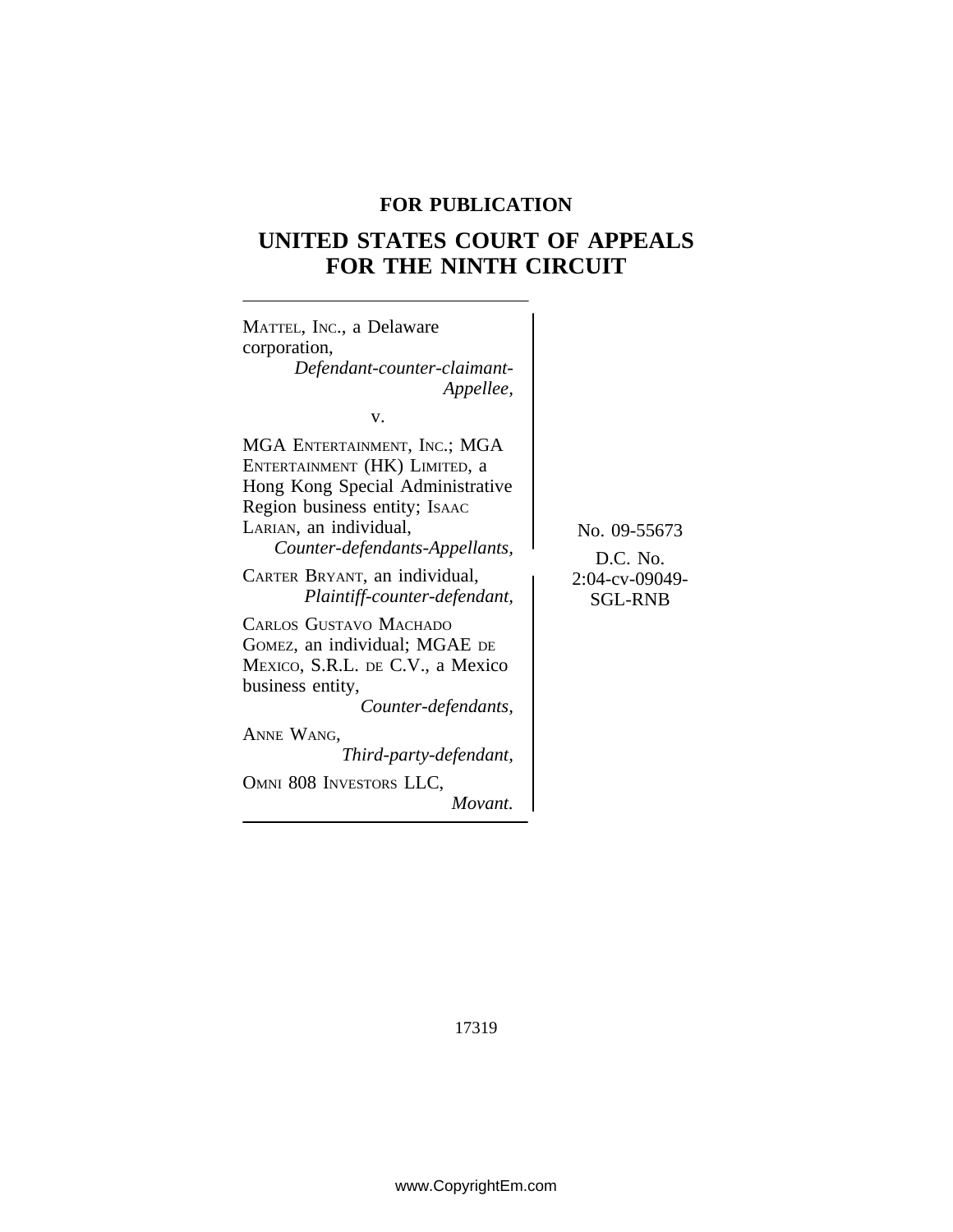<sup>C</sup>ARTER BRYANT, an individual, *Plaintiff-counter-defendant-Appellee,* MGA ENTERTAINMENT, INC.; MGA ENTERTAINMENT (HK) LIMITED, a Hong Kong Special Administrative<br>
Region business entity; Isaac No. 09-55812<br>
LARIAN, an individual D.C. No. LARIAN, an individual,<br>Counter-defendants-Appellees 2:04-cv-09049-SGL- $Counter-defendants-Appelles,$ RNB v. MATTEL, INC., a Delaware CORDER AND<br>
CORDER AND CORDER AND AMENDED AMENDED *Defendant-counter-claimant-* OPINION *Appellant,* CARLOS GUSTAVO MACHADO GOMEZ, an individual; MGAE DE MEXICO, S.R.L. DE C.V., a Mexico business entity, *Counter-defendants.*

> Appeal from the United States District Court for the Central District of California Stephen G. Larson, District Judge, Presiding

Argued and Submitted December 9, 2009—Pasadena, California

> Filed July 22, 2010 Amended October 21, 2010

Before: Alex Kozinski, Chief Judge, Stephen S. Trott and Kim McLane Wardlaw, Circuit Judges.

Opinion by Chief Judge Kozinski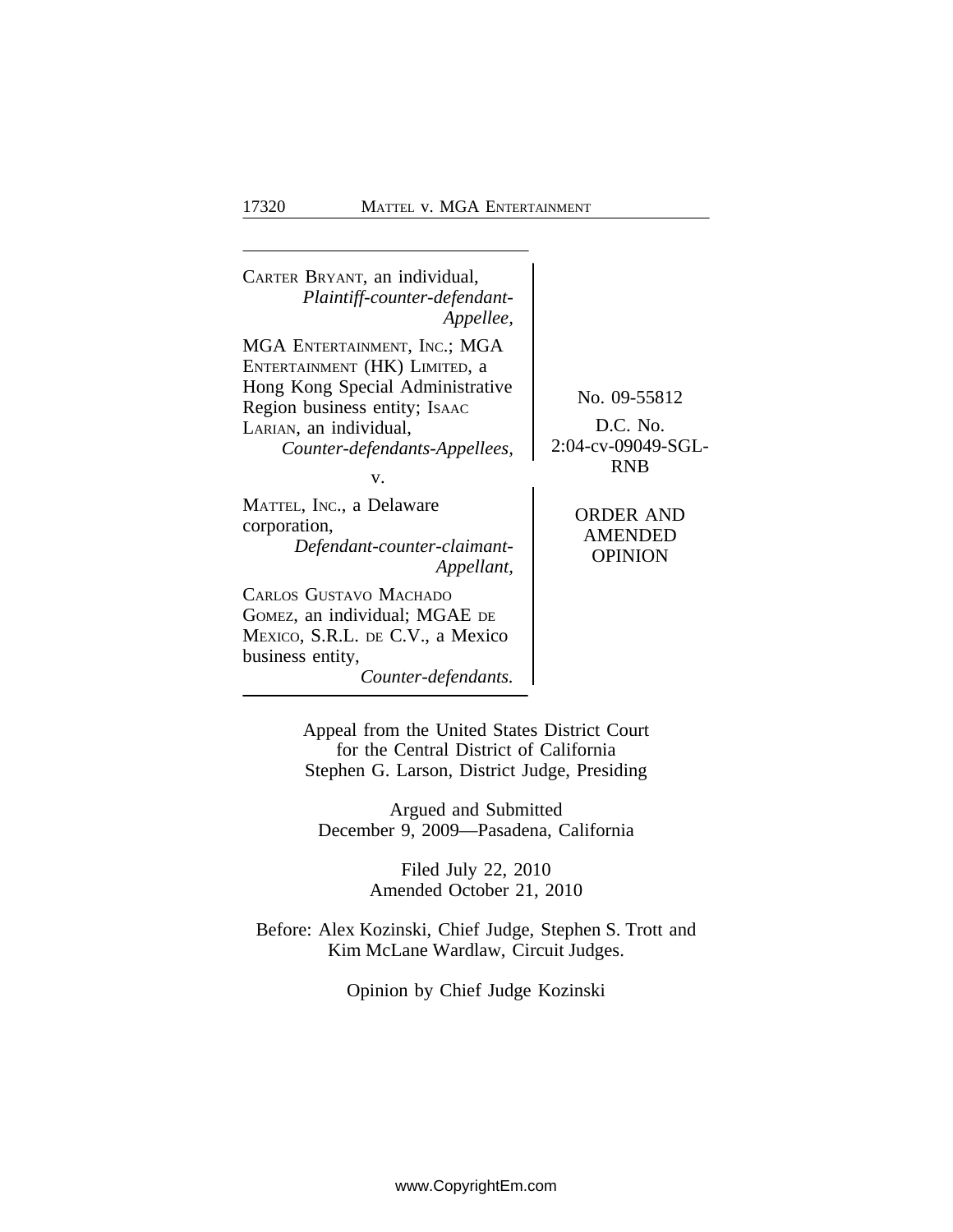## **COUNSEL**

E. Joshua Rosenkranz (argued) and Lisa T. Simpson, Orrick, Herrington & Sutcliffe LLP, New York, New York; Annette L. Hurst and Warrington S. Parker III, Orrick, Herrington & Sutcliffe LLP, San Francisco, California; and Thomas J. Nolan and Jason D. Russell, Skadden, Arps, Slate, Meagher & Flom LLP, Los Angeles, California, for the appellants.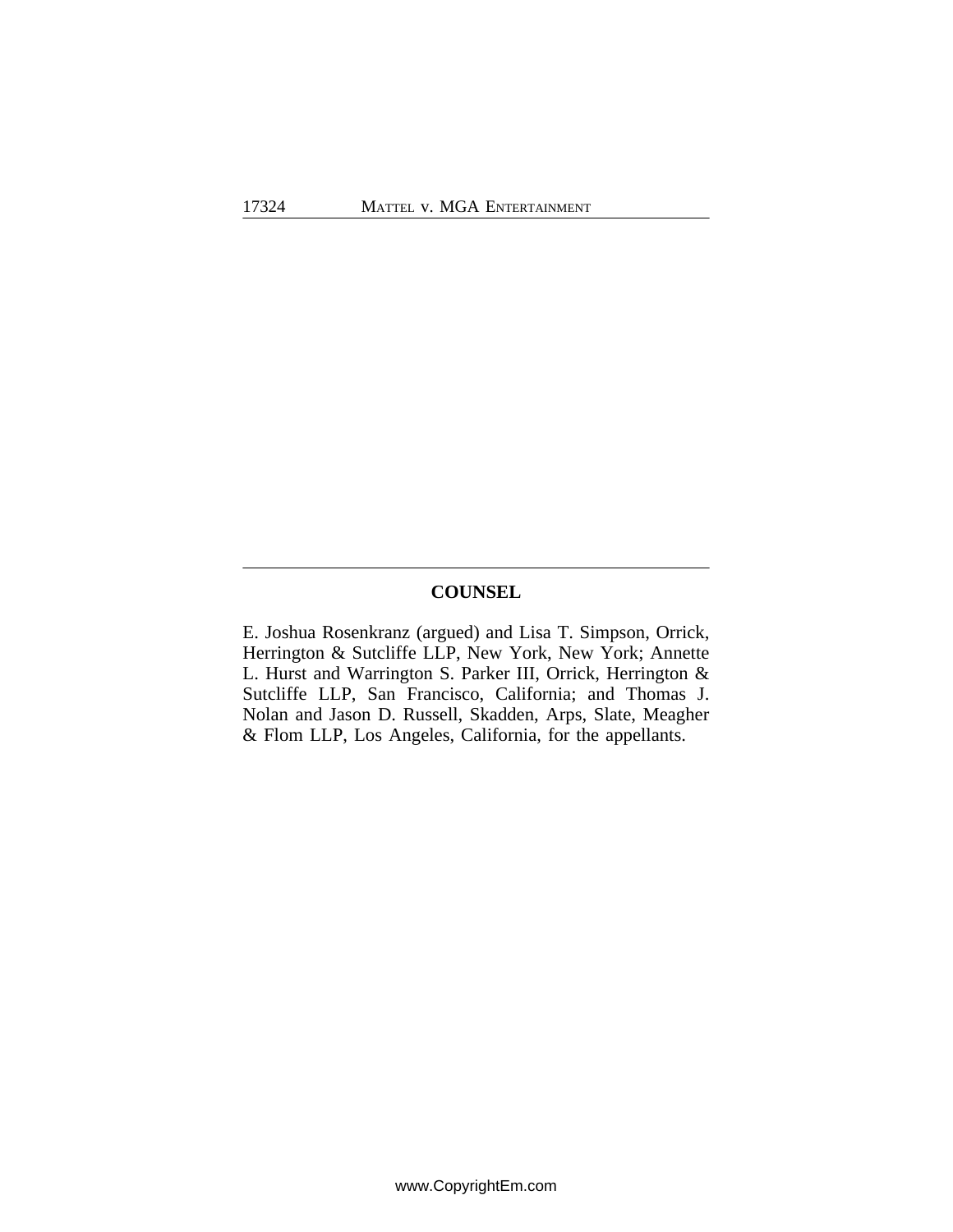Daniel P. Collins (argued), Kelly M. Klaus, Aimee Feinberg and Mark Yohalem, Munger, Tolles & Olson LLP, Los Angeles, California; and John B. Quinn, Susan R. Estrich, Michael T. Zeller and B. Dylan Proctor, Quinn Emanuel Urquhart Oliver & Hedges, LLP, Los Angeles, California, for the appellee.

Simon J. Frankel, Margaret D. Wilkinson and Steven D. Sassaman, Covington & Burling LLP, San Francisco, California; Steven M. Freeman and Steven C. Sheinberg, Anti-Defamation League, New York, New York; and Michelle N. Deutchman, Anti-Defamation League, Los Angeles, California, for amici Anti-Defamation League et al.

#### **ORDER**

The opinion is amended as follows:

Page 10,544, Lines

12-14 Replace <But there's not a big market for fashion dolls that look like Patty and Selma Bouvier. Little girls buy fashion dolls with> with <But fashion dolls that look like Patty and Selma Bouvier don't express the idea behind Bratz. Dolls depicting young, fashionforward females have to have somewhat>

Page 10,544, Line 27 Insert <Applying this test doesn't create a circuit split. Although other courts have invoked a "substantial similarity" test in cases involving dolls, they've used it to compare only the protectable features of the dolls, rather than the dolls overall. *See, e.g.*, *Susan Wakeen Doll Co.* v. *Ashton*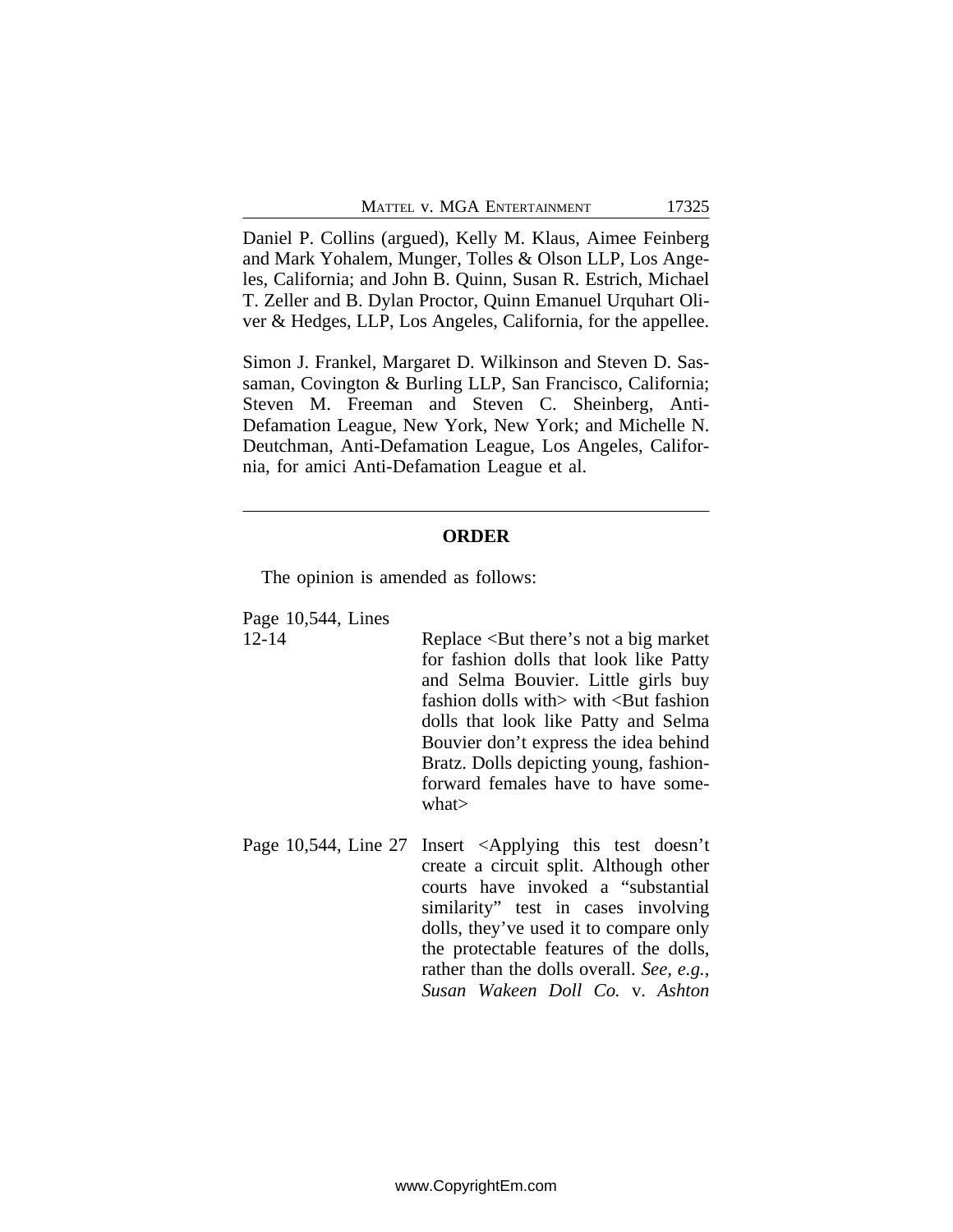*Drake Galleries*, 272 F.3d 441, 451-52 (7th Cir. 2001); *see also Aliotti*, 831 F.2d at 901-02. When there are few protectable features not required by the underlying idea, applying the substantial similarity test to them is effectively the same as determining whether the dolls or doll sculpts are virtually identical overall. $>$  as a footnote after  $\langle \text{copying.} \rangle$ 

Page 10,546, Line 34 Delete < v. *R. Dakin & Company*>

Mattel's petition for panel rehearing and rehearing en banc is otherwise denied. *See* Fed. R. App. P. 35, 40. No further petitions for rehearing or rehearing en banc may be filed.

#### **OPINION**

KOZINSKI, Chief Judge:

Who owns Bratz?

### **I**

Barbie was the unrivaled queen of the fashion-doll market throughout the latter half of the 20th Century. But 2001 saw the introduction of Bratz, "The Girls With a Passion for Fashion!" Unlike the relatively demure Barbie, the urban, multiethnic and trendy Bratz dolls have attitude. This spunk struck a chord, and Bratz became an overnight success. Mattel, which produces Barbie, didn't relish the competition. And it was particularly unhappy when it learned that the man behind Bratz was its own former employee, Carter Bryant.

Bryant worked in the "Barbie Collectibles" department, where he designed fashion and hair styles for high-end Barbie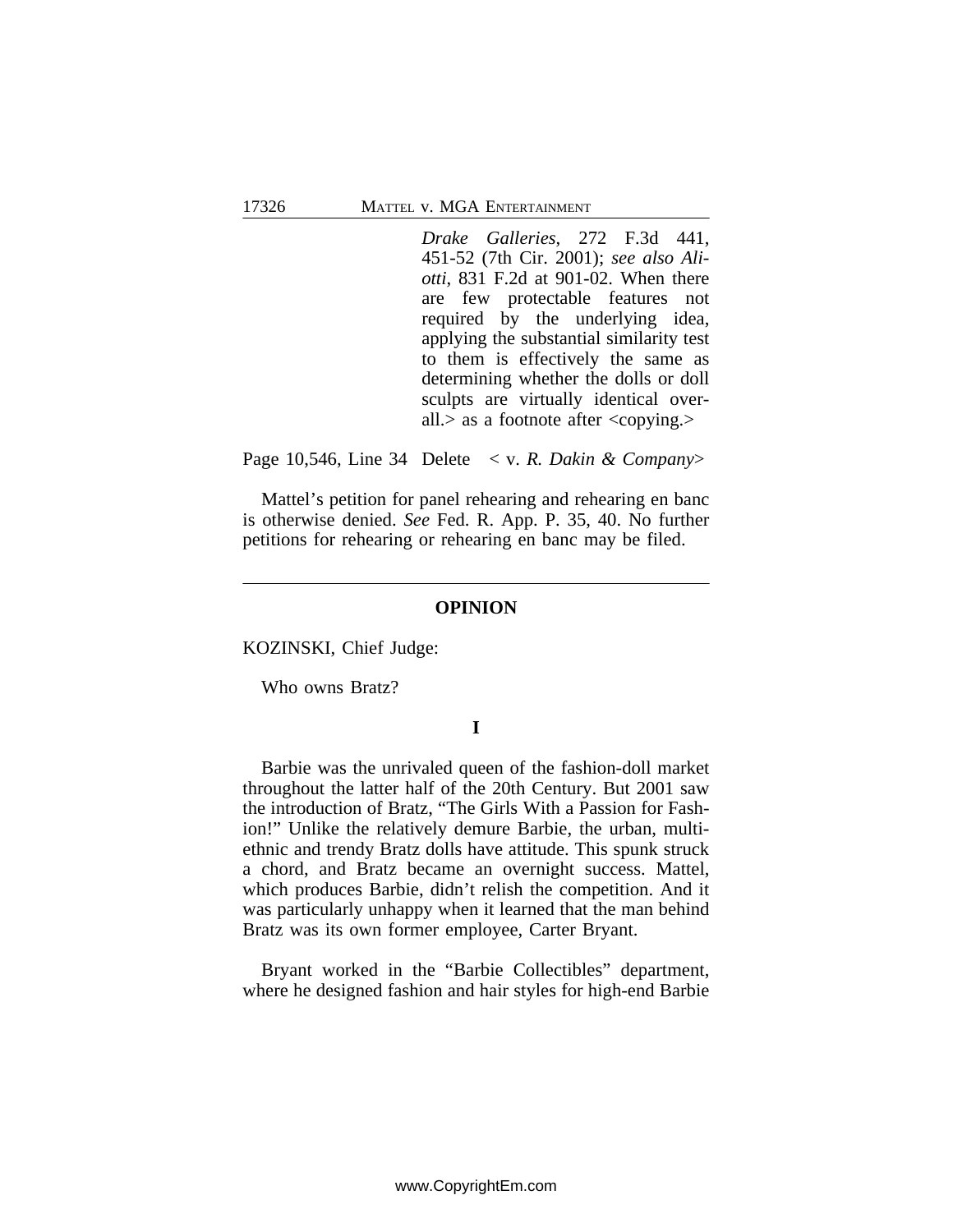dolls intended more for accumulation than for play. In August 2000, while he was still employed by Mattel, Bryant pitched his idea for the Bratz line of dolls to two employees of MGA Entertainment, one of Mattel's competitors. Bryant was soon called back to see Isaac Larian, the CEO of MGA. Bryant brought some preliminary sketches, as well as a crude dummy constructed out of a doll head from a Mattel bin, a Barbie body and Ken (Barbie's ex) boots. The Zoe, Lupe, Hallidae and Jade dolls in Bryant's drawings eventually made it to market as Cloe, Yasmin, Sasha and Jade, the first generation of Bratz dolls.

Bryant signed a consulting agreement with MGA on October 4, 2000, though it was dated September 18. Bryant gave Mattel two weeks' notice on October 4 and continued working there until October 19. During this period, Bryant was also working with MGA to develop Bratz, even creating a preliminary Bratz sculpt.**<sup>1</sup>** A sculpt is a mannequin-like plastic doll body without skin coloring, face paint, hair or clothing.

MGA kept Bryant's involvement with the Bratz project secret, but Mattel eventually found out. This led to a flurry of lawsuits, which were consolidated in federal district court. Proceedings below were divided into two phases. Phase 1 dealt with claims relating to the ownership of Bratz; Phase 2 is pending and will deal with the remaining claims. This is an interlocutory appeal from the equitable orders entered at the conclusion of Phase 1.

During Phase 1, Mattel argued that Bryant violated his employment agreement by going to MGA with his Bratz idea instead of disclosing and assigning it to Mattel. Mattel claimed it was the rightful owner of Bryant's preliminary sketches and sculpt, which it argued MGA's subsequent Bratz

**<sup>1</sup>**The sculpt was actually crafted by a freelance sculptor with input from Bryant. The parties disputed below whether Bryant "created" it, and the jury found that Bryant did. This finding is not challenged on appeal.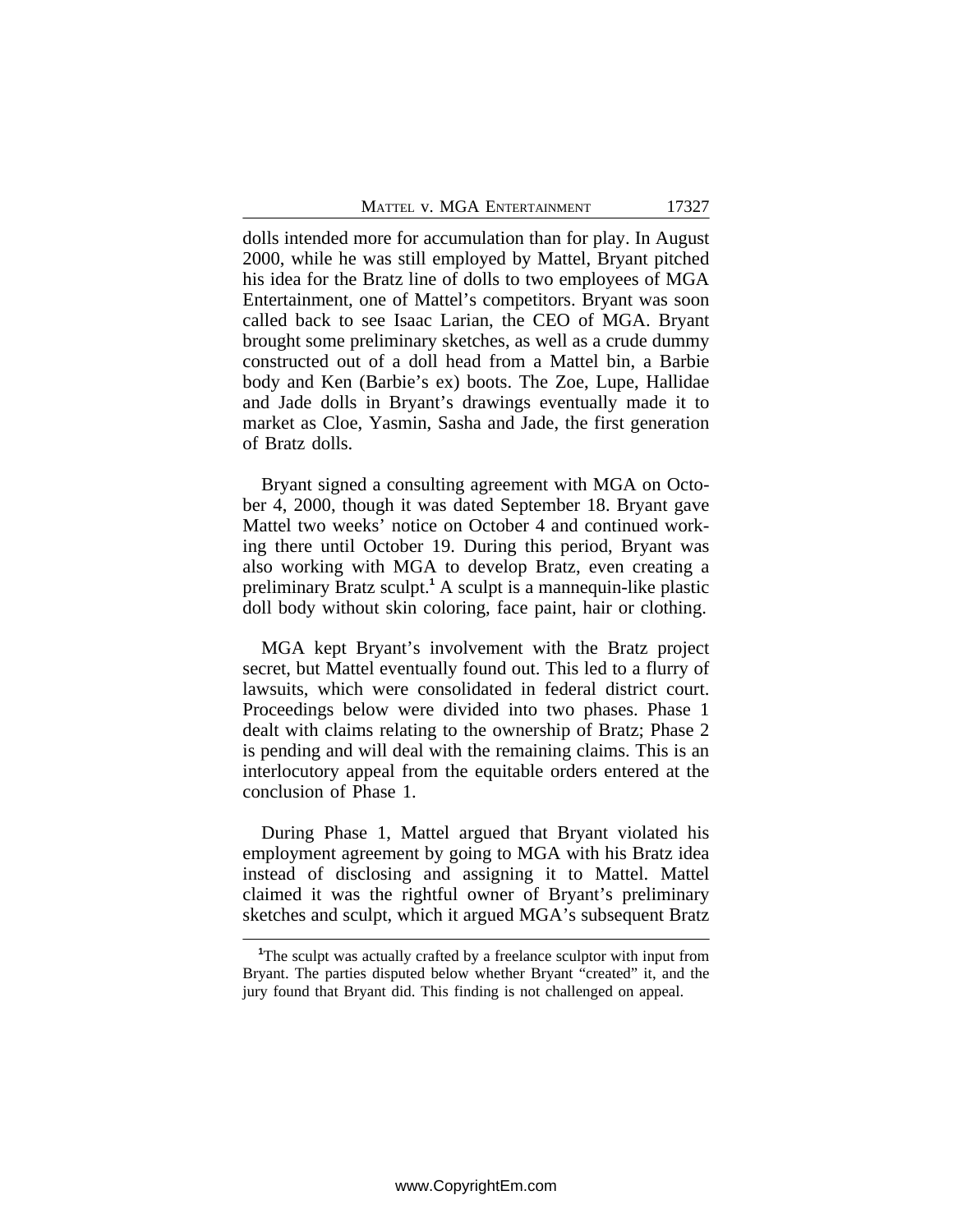dolls infringed. And it asserted that MGA wrongfully acquired the ideas for the names "Bratz" and "Jade," so the Bratz trademarks should be transferred from MGA to Mattel.

Mattel won virtually every point below. The jury found that Bryant thought of the "Bratz" and "Jade" names, and created the preliminary sketches and sculpt, while he was employed by Mattel. It found that MGA committed three state-law violations relating to Bryant's involvement with Bratz. And it issued a general verdict finding MGA liable for infringing Mattel's copyrights in Bryant's preliminary Bratz works. Mattel sought more than \$1 billion in copyright damages but the jury awarded Mattel only \$10 million, or about 1% of that amount, perhaps because it found only a small portion of the Bratz dolls infringing. *See* p.17334-35 *infra*.

The district court entered equitable relief based on the jury's findings. As to the state-law violations, the district court imposed a constructive trust over all trademarks including the terms "Bratz" and "Jade," essentially transferring the Bratz trademark portfolio to Mattel.**<sup>2</sup>** The transfer prohibited MGA from marketing any Bratz-branded product, such as Bratz dolls (Bratz, Bratz Boyz, Lil' Bratz, Bratz Lil' Angelz, Bratz Petz, Bratz Babyz, Itsy Bitsy Bratz, etc.), doll accessories (Bratz World House, Bratz Cowgirlz Stable, Bratz Spring Break Pool, Bratz Babyz Ponyz Buggy Blitz, etc.), video games ("Bratz: Girlz Really Rock," "Bratz: Forever Diamondz," "Bratz: Rock Angelz," etc.) and *Bratz* the movie.

As to the copyright claim, the district court issued an injunction prohibiting MGA from producing or marketing virtually every Bratz female fashion doll, as well as any future

**<sup>2</sup>**Based on the finding that MGA wrongfully acquired the ideas for the names "Bratz" and "Jade," the district court also entered a UCL injunction and a declaratory judgment concerning MGA's right to the Bratz trademarks. For simplicity, we will refer only to the constructive trust to describe all equitable relief.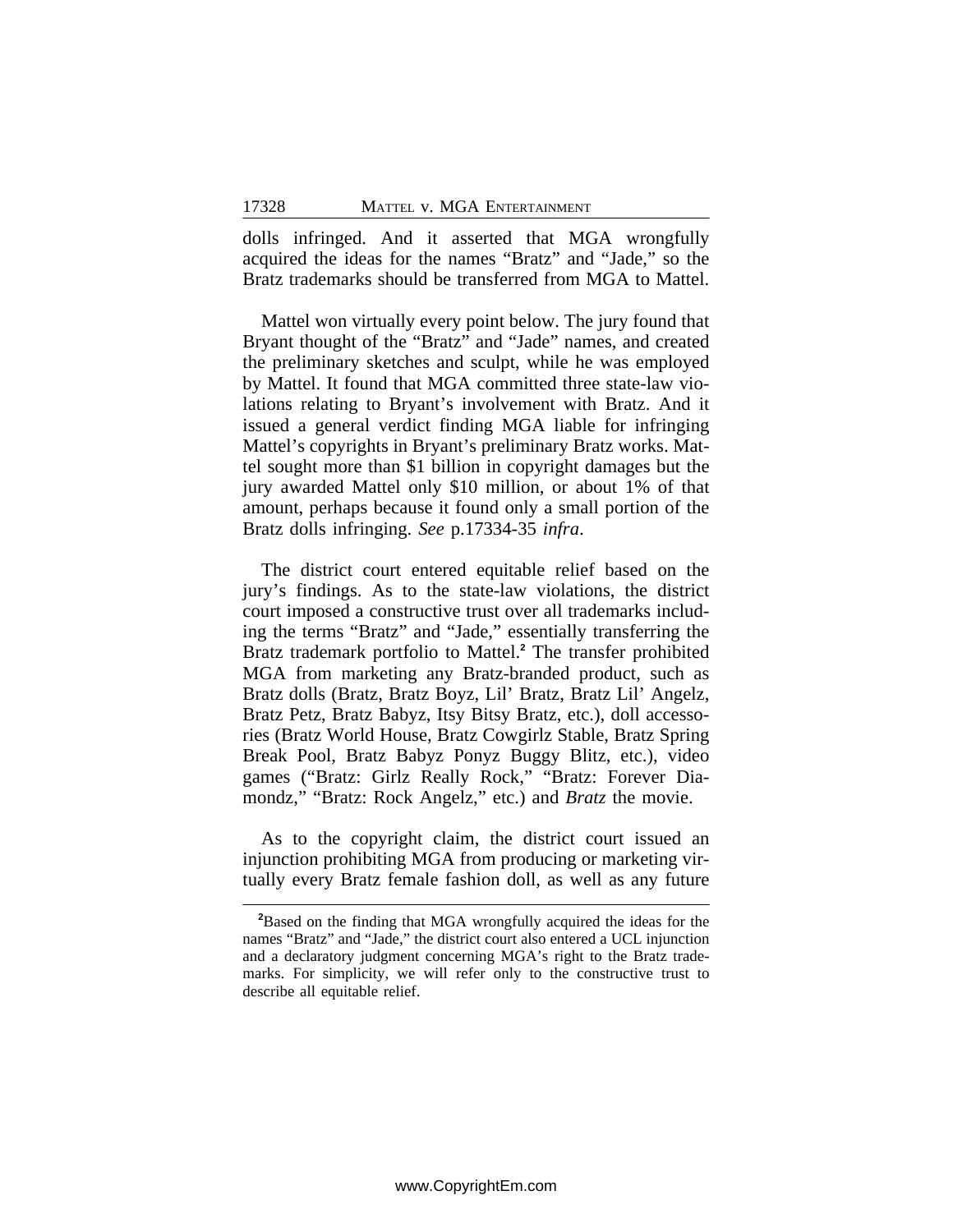dolls substantially similar to Mattel's copyrighted Bratz works. The injunction covered not just the original four dolls, but also subsequent generations (e.g., "Bratz Slumber Party Sasha" and "Bratz Girlfriendz Nite Out Cloe") and other doll characters (e.g., "Bratz Play Sportz Lilee" and "Bratz Twins Phoebe and Roxxi").

In effect, Barbie captured the Bratz. The Bratz appeal.

#### **II**

**[1]** A constructive trust is an equitable remedy that compels the transfer of wrongfully held property to its rightful owner. *Communist Party of U.S.* v. *522 Valencia, Inc.*, 41 Cal. Rptr. 2d 618, 623 (Cal. Ct. App. 1995); *see also* Cal. Civ. Code § 2223 ("One who wrongfully detains a thing is an involuntary trustee thereof, for the benefit of the owner."). A plaintiff seeking imposition of a constructive trust must show: (1) the existence of a *res* (property or some interest in property); (2) the right to that *res*; and (3) the wrongful acquisition or detention of the *res* by another party who is not entitled to it. *Communist Party*, 41 Cal. Rptr. 2d at 623-24.

Prior to trial, the district court held that Bryant's employment agreement assigned his ideas to Mattel, and so instructed the jury. What was left for the jury to decide was *which* ideas Bryant came up with during his time with Mattel. It found that Bryant thought of the names "Bratz" and "Jade" while he was employed by Mattel, and that MGA committed several statelaw violations by interfering with Bryant's agreement as well as aiding and abetting its breach. After trial, the district court imposed a constructive trust over all Bratz-related trademarks. We review that decision for abuse of discretion. *See GHK Assocs.* v. *Mayer Group, Inc.*, 274 Cal. Rptr. 168, 182 (Cal. Ct. App. 1990).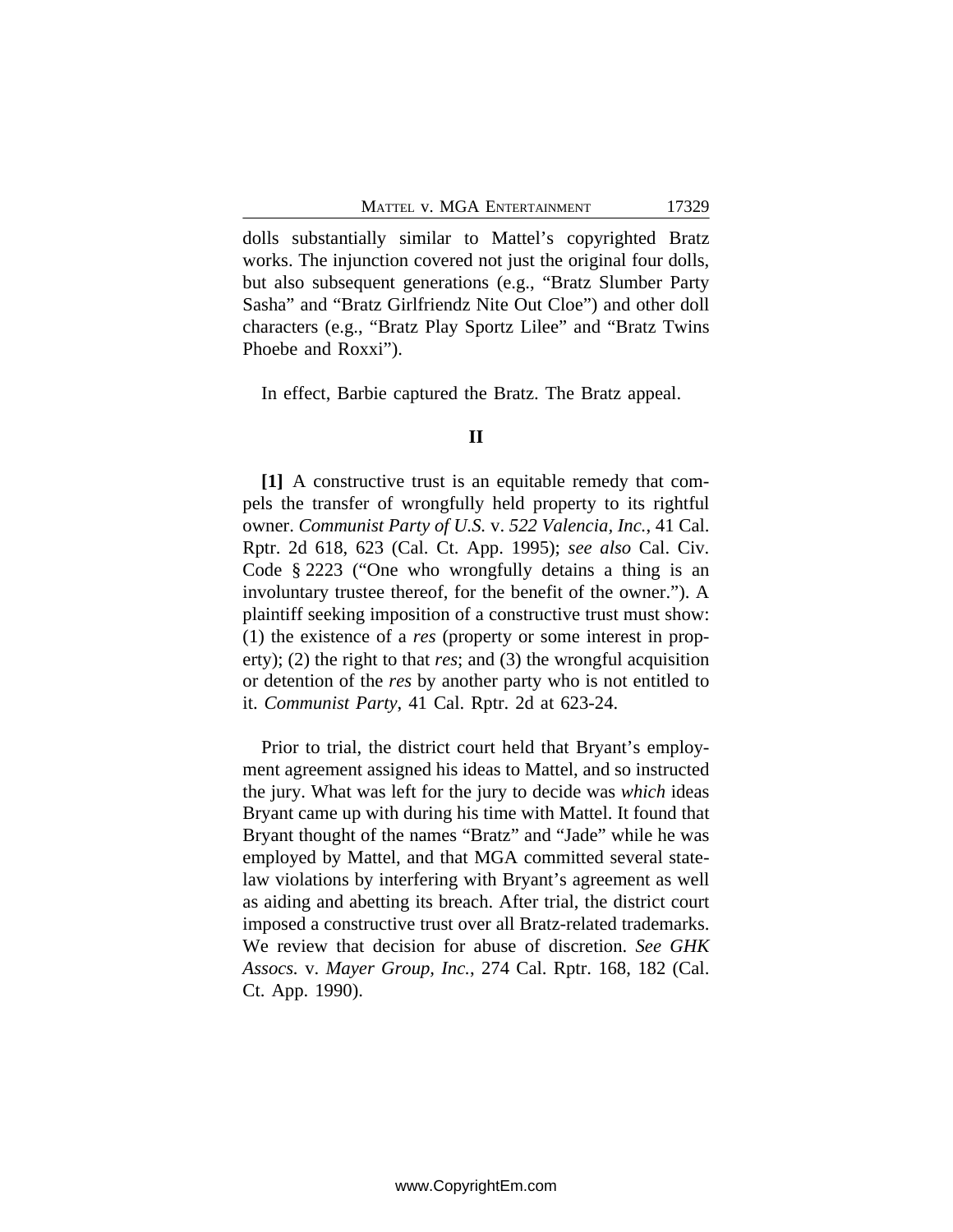#### **A.**

**[2]** A constructive trust would be appropriate only if Bryant assigned his ideas for "Bratz" and "Jade" to Mattel in the first place. Whether he did turns on the interpretation of Bryant's 1999 employment agreement, which provides: "I agree to communicate to the Company as promptly and fully as practicable all *inventions* (as defined below) conceived or reduced to practice by me (alone or jointly by others) at any time during my employment by the Company. I hereby assign to the Company . . . all my right, title and interest in such *inventions*, and all my right, title and interest in any patents, copyrights, patent applications or copyright applications based thereon." (Emphasis added.) The contract specifies that "the term 'inventions' includes, but is not limited to, all discoveries, improvements, processes, developments, designs, know-how, data computer programs and formulae, whether patentable or unpatentable." The district court held that the agreement assigned Bryant's ideas to Mattel, even though ideas weren't included on that list or mentioned anywhere else in the contract.**<sup>3</sup>** We review the district court's construction of the agreement de novo. *See L.K. Comstock & Co.* v. *United Eng'rs & Constructors Inc.*, 880 F.2d 219, 221 (9th Cir. 1989).

Mattel points out that the list of examples of what constitutes an invention is illustrative rather than exclusive. Ideas, however, are markedly different from most of the listed examples. *Cf. People ex rel. Lungren* v. *Superior Ct.*, 926 P.2d 1042, 1057 (Cal. 1996) (courts avoid constructions that would make "a particular item in a series . . . markedly dissimilar to other items on the same list"). Designs, processes, computer programs and formulae are concrete, unlike ideas, which are ephemeral and often reflect bursts of inspiration that exist only in the mind. On the other hand, the agreement also lists

**<sup>3</sup>**Contrary to Mattel's argument, MGA adequately preserved its objections to this ruling.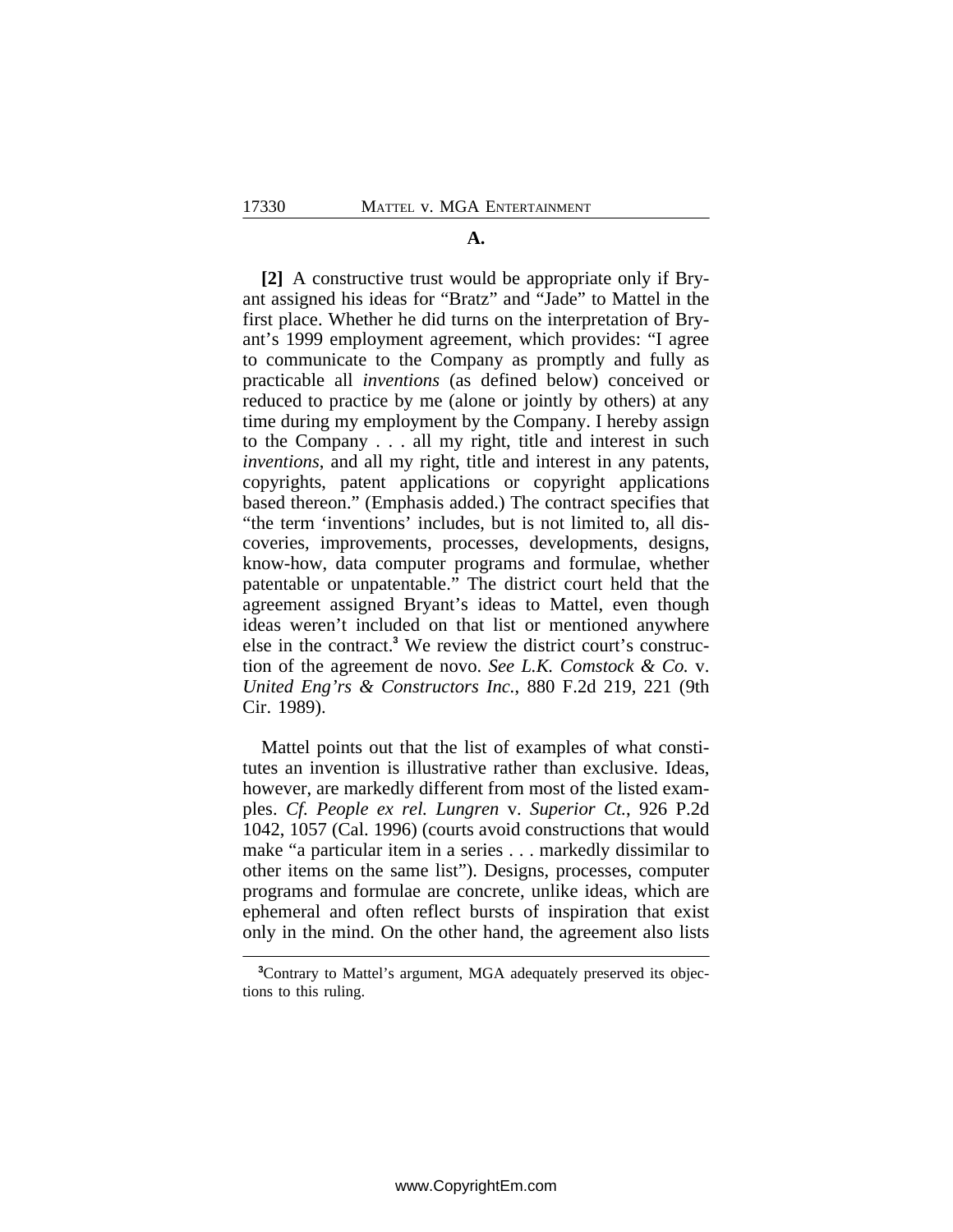less tangible inventions such as "know-how" and "discoveries." And Bryant may have conveyed rights in innovations that were not embodied in a tangible form by assigning inventions he "conceived" as well as those he reduced to practice.

**[3]** We conclude that the agreement could be interpreted to cover ideas, but the text doesn't compel that reading. The district court thus erred in holding that the agreement, by its terms, clearly covered ideas. Had the district court recognized the ambiguity, it might have evaluated whether it could be resolved by extrinsic evidence. *See Wolf* v. *Superior Court*, 8 Cal. Rptr. 3d 649, 655-56 (Cal. Ct. App. 2004). At various stages of litigation, the parties introduced such evidence supporting their respective interpretations of "inventions." Contracts Mattel drafted for other employees, for example, expressly assigned their "ideas" as well as their "inventions." This tends to show that the term "inventions" alone doesn't include ideas. On the other hand, a Mattel executive claimed during her deposition that it was common knowledge in the design industry that terms like "invention" and "design" did include employee ideas. Because the district court concluded that the language of the contract was clear, it didn't consider the extrinsic evidence the parties presented. Even if it had, it may not have been able to resolve the meaning of "inventions." If the meaning turns in part on the credibility of conflicting extrinsic evidence, a properly instructed jury should have decided the issue. *See Morey* v. *Vannucci*, 75 Cal. Rptr. 2d 573, 579 (Cal. Ct. App. 1998). Because we must vacate the constructive trust in any event, for reasons explained below, this is a matter the district court can take up on remand.

#### **B.**

The very broad constructive trust the district court imposed must be vacated regardless of whether Bryant's employment agreement assigned his ideas to Mattel. Even assuming that it did, and that MGA therefore misappropriated the names "Bratz" and "Jade," the value of the trademarks the company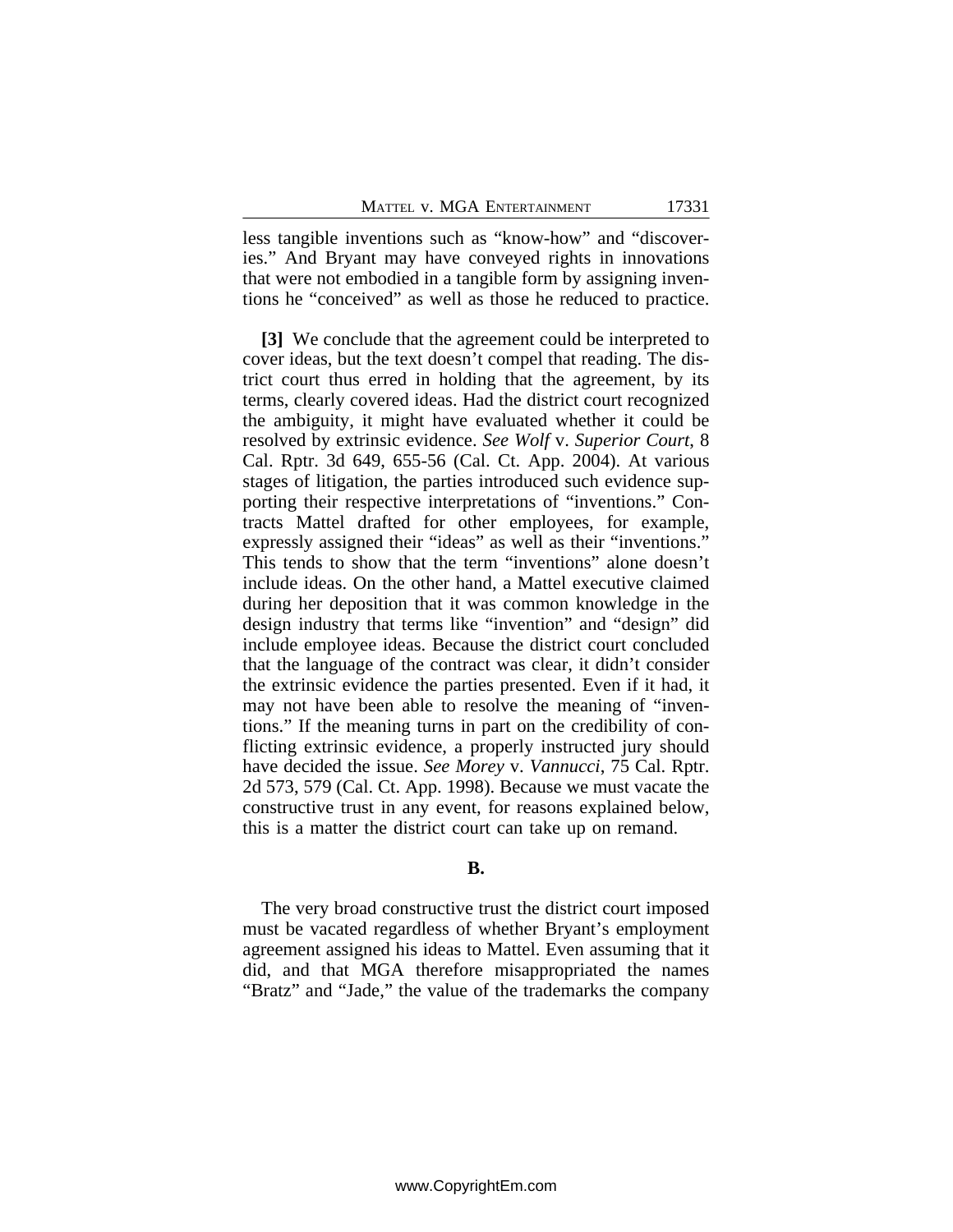eventually acquired for the entire Bratz line was significantly greater because of MGA's own development efforts, marketing and investment. The district court nonetheless transferred MGA's entire Bratz trademark portfolio to Mattel on the ground that the "enhancement of value [of the property held in trust] is given to the beneficiary of the constructive trust." As a result, Mattel acquired the fruit of MGA's hard work, and not just the appreciation in value of the ideas Mattel claims it owns.

**[4]** In general, "[t]he beneficiary of the constructive trust is entitled to enhancement in value of the trust property." *Haskel Eng'g & Supply Co.* v. *Hartford Accident & Indem. Co.*, 144 Cal. Rptr. 189, 193 (Cal. Ct. App. 1978). This is so "not because [the beneficiary] has a substantive right to [the enhancement] but rather to prevent unjust enrichment of the wrongdoer-constructive trustee." *Id.* Thus, a person who fraudulently acquired a house worth \$100,000 in 2000 that appreciates to \$200,000 by 2010 because of a strong real estate market can't complain when the rightful owner takes the benefit of the \$100,000 increase. "[I]t is simple equity that a wrongdoer should disgorge his fraudulent enrichment." *Janigan* v. *Taylor*, 344 F.2d 781, 786 (1st Cir. 1965).

**[5]** This principle has the greatest force where the appreciation of the property is due to external factors rather than the efforts of the wrongful acquisitor. *Id.* at 787. "When the defendant profits from the wrong, it is necessary to identify the profits and to recapture them without capturing the fruits of the defendant's own labors or legitimate efforts." Dan B. Dobbs, *Dobbs Law of Remedies: Damages-Equity-Restitution* § 6.6(3) (2d ed. 1993). This is because "the aim of restitution has been to avoid taking the defendant's blood along with the pound of flesh." *Id.* § 6.6(3) n.4. A constructive trust is therefore "not appropriate to every case because it can overdo the job." *Id.* § 4.3(2).

**[6]** When the value of the property held in trust increases significantly because of a defendant's efforts, a constructive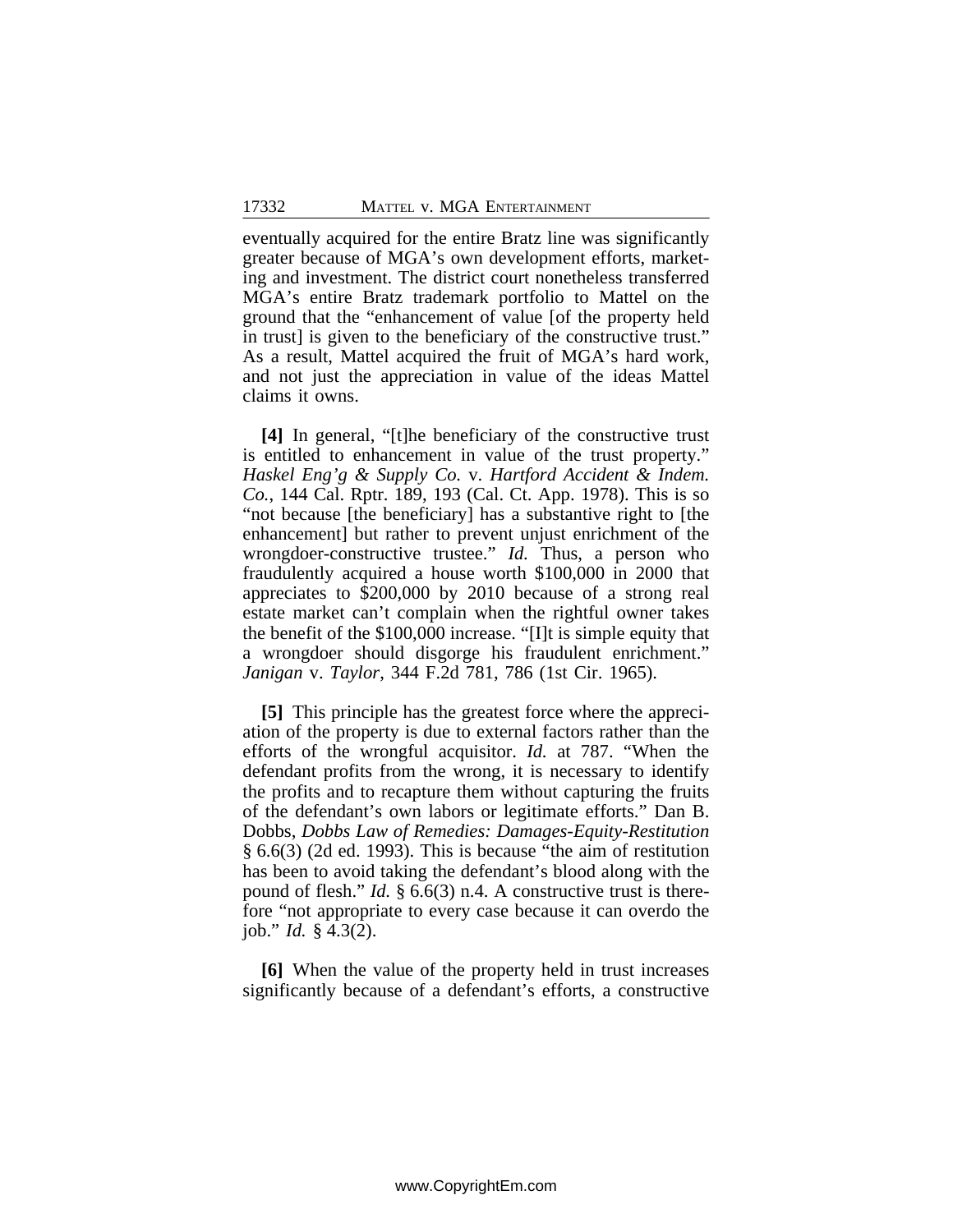MATTEL V. MGA ENTERTAINMENT 17333

trust that passes on the profit of the defendant's labor to the plaintiff usually goes too far. For example, "[i]f an artist acquired paints by fraud and used them in producing a valuable portrait we would not suggest that the defrauded party would be entitled to the portrait, or to the proceeds of its sale." *Janigan*, 344 F.2d at 787. Even assuming that MGA took some ideas wrongfully, it added tremendous value by turning the ideas into products and, eventually, a popular and highly profitable brand. The value added by MGA's hard work and creativity dwarfs the value of the original ideas Bryant brought with him, even recognizing the significance of those ideas. We infer that the jury made much the same judgment when it awarded Mattel only a small fraction of the more than \$1 billion in interest-adjusted profit MGA made from the brand.

From the ideas for the names "Bratz" and "Jade," MGA created not only the first generation of Bratz dolls (Cloe, Yasmin, Sasha and Jade), but also many other Bratz characters (Ciara, Dana, Diona, Felicia, Fianna and so on), as well as subsequent generations of the original four dolls ("Bratz Flower Girlz Cloe," "Bratz on Ice Doll Yasmin," etc.). MGA also generated other doll lines, such as the Bratz Boyz, Bratz Petz and Bratz Babyz. And it made a variety of Bratz doll accessories, along with several Bratz video games and a movie. These efforts significantly raised the profile of the Bratz brand and increased the value of the Bratz trademarks.

**[7]** It is not equitable to transfer this billion dollar brand the value of which is overwhelmingly the result of MGA's legitimate efforts—because it may have started with two misappropriated names. The district court's imposition of a constructive trust forcing MGA to hand over its sweat equity was an abuse of discretion and must be vacated.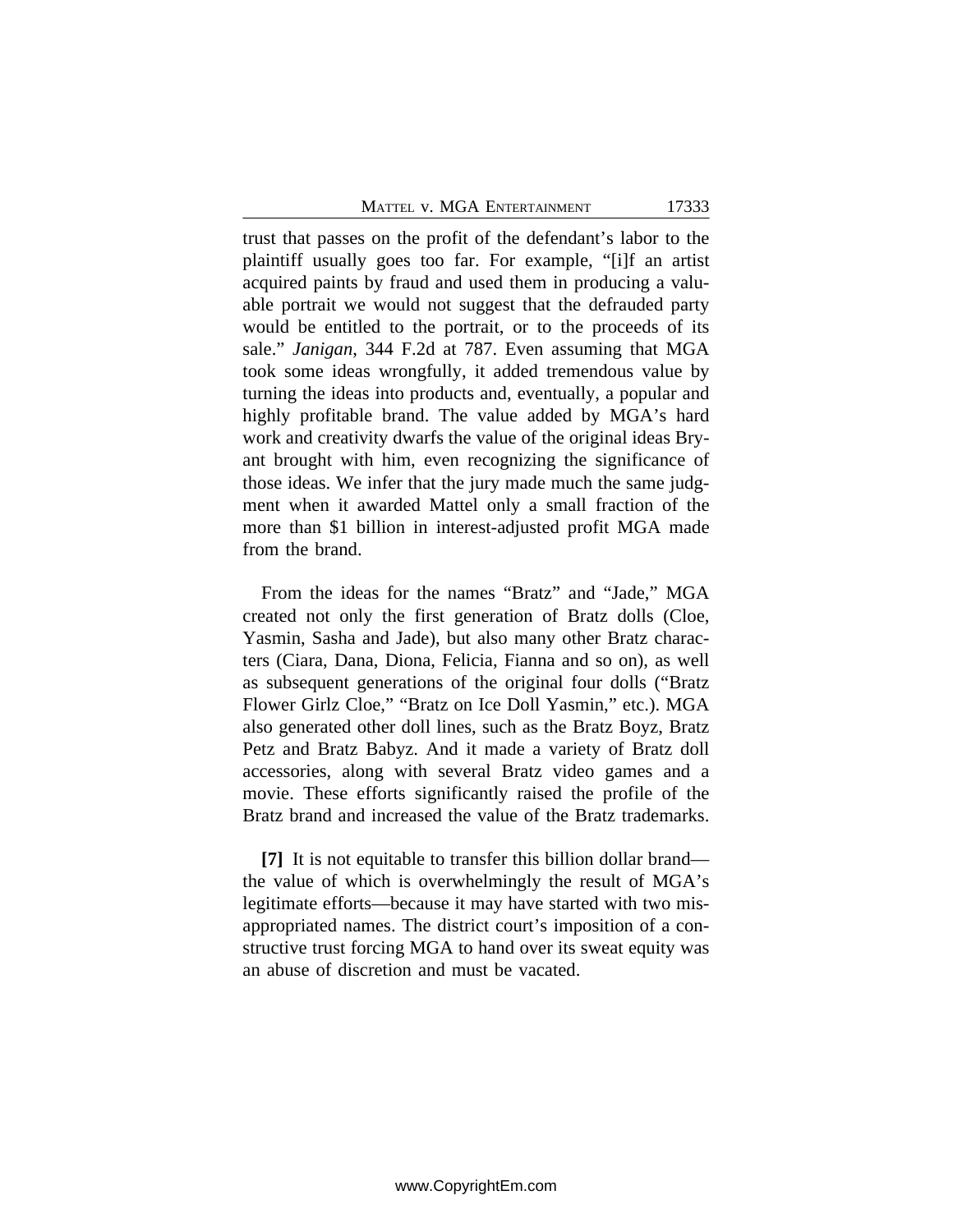#### **III**

**[8]** Mattel also claimed ownership of Bryant's preliminary Bratz drawings and sculpt under Bryant's employment agreement, and that MGA's subsequent Bratz dolls infringed its copyrights in those works. The drawings and sculpt clearly *were* "inventions" as that term is defined in Bryant's employment agreement with Mattel. However, MGA argued that the employment agreement didn't assign the items because Bryant created them outside the scope of his employment at Mattel, on his own time. At summary judgment, the district court held that the agreement assigned inventions even if they were not made during working hours, so long as they were created during the time period Bryant was employed by Mattel. So instructed, the jury found that Bryant made the drawings and sculpt while he was employed by Mattel, and the agreement therefore assigned them to Mattel.**<sup>4</sup>** The jury was not asked to find whether Bryant made the drawings and sculpt during Mattel work hours, and it's unclear whether the record contained any evidence on this point.

Once Mattel established ownership of Bryant's preliminary sketches and sculpt, it pursued a copyright claim against MGA. The district court instructed the jury that any "substantially similar" Bratz doll infringed Mattel's copyrights in the sketches and sculpt. During deliberations, the jury sent the judge a note asking if it could find infringement as to the first generation of Bratz dolls and no others. The judge said it could. The jury returned a general verdict finding MGA liable for copyright infringement, but awarded Mattel only \$10 million in damages, a tiny fraction of the more than \$1 billion to which Mattel claimed it was entitled. The district court thought it unclear which Bratz dolls, or how many dolls, the

**<sup>4</sup>**The jury also found that Bryant created the dummy doll, *see* p.17327 *supra*, while he was at Mattel. The dummy was thrown away long before this litigation ensued, and was so crude that no copyright claim is based on it.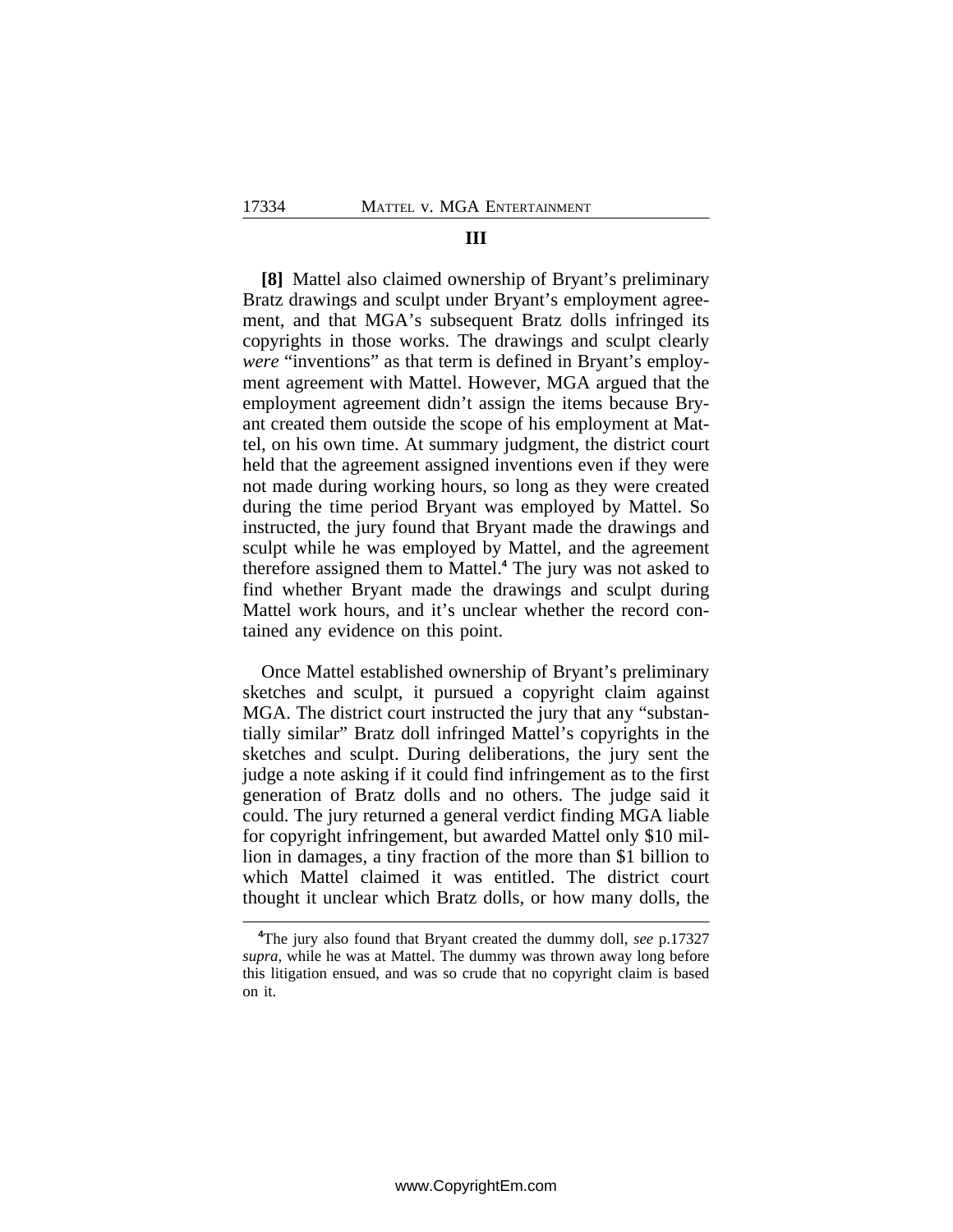jury thought infringing, so it made its own infringement findings in determining whether Mattel was entitled to equitable relief. The district court found the vast majority of Bratz dolls infringing and enjoined MGA from producing them or any other substantially similar dolls.

**A.**

Bryant's 1999 employment agreement assigns to Mattel inventions created "at any time during my employment by the Company."<sup>5</sup> MGA argues that "at any time during my employment" covers only works created within the scope of Bryant's employment, not those created on his own time and outside of his duties at Mattel. Bryant wasn't tasked with creating new doll lines there; he designed fashions and hair styles for Barbie Collectibles. MGA thus argues that Bryant created the Bratz designs and came up with the names "Bratz" and "Jade" outside the scope of his employment, and that he therefore owns the work.**<sup>6</sup>**

The district court disagreed, holding at summary judgment that the agreement assigned to Mattel "any doll or doll fashions [Bryant] designed during the period of his employment with Mattel." It was therefore irrelevant "whether Bryant worked on [Bratz] on his own time [or] during his working hours at Mattel." We again review the district court's con-

**<sup>5</sup>**The agreement excepts inventions that "qualif[y] under the provision of Section 2870 of the California Labor Code[, which] provides that the requirement to assign 'shall not apply to an invention that the employee developed entirely on his or her own time without using the employer's equipment, supplies, facilities or trade secret information except for those inventions that either (1) relate at the time of conception or reduction to practice of the invention to the employer's business . . . or (2) result from any work performed by the employee for the employer.' "

**<sup>6</sup>** It won't matter whether Bryant came up with the ideas in the course of employment if the district court or a properly instructed jury determines that the agreement didn't assign ideas in the first place. *See* Part II.A *supra*.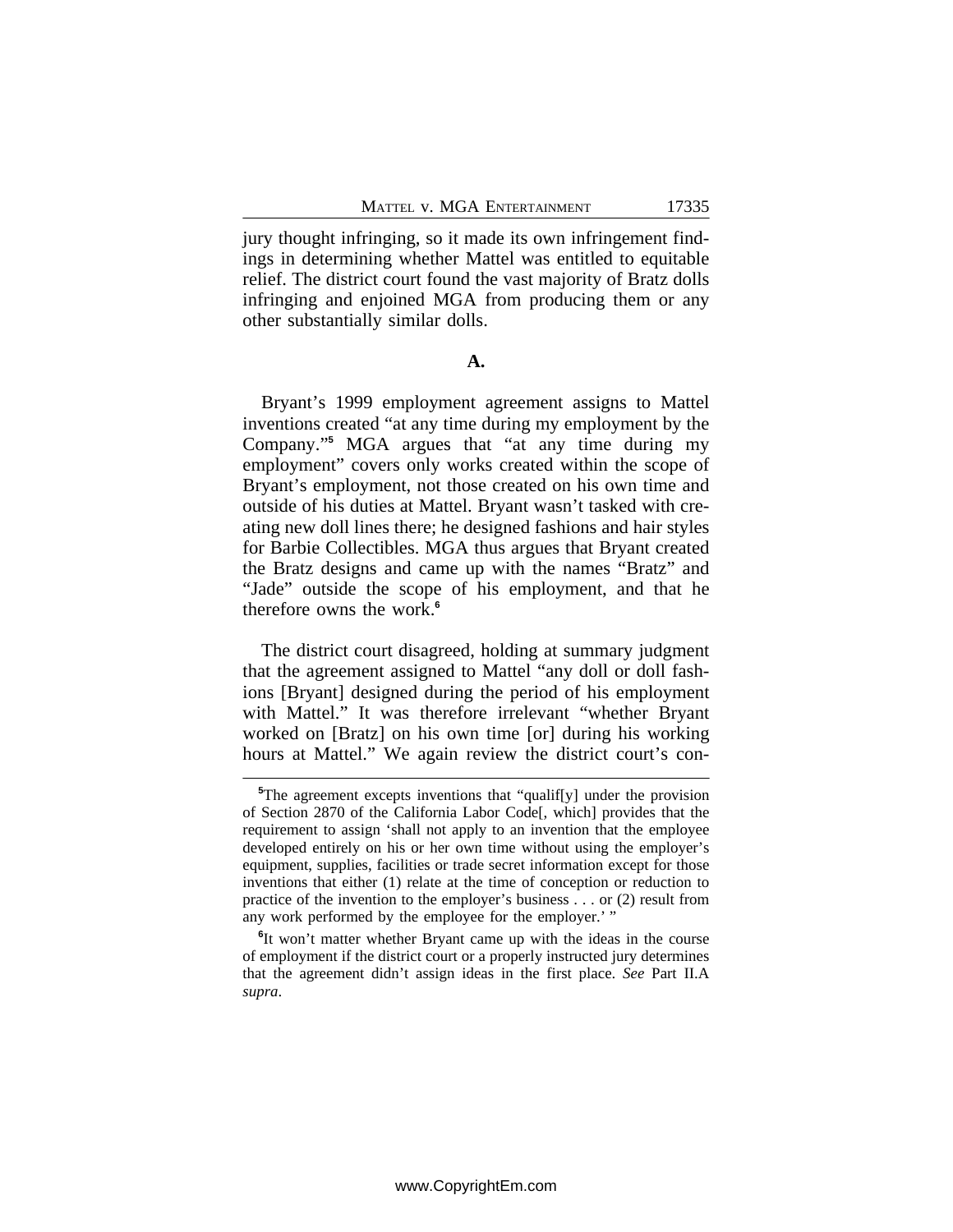struction of the contract de novo. *See L.K. Comstock*, 880 F.2d at 221.

**[9]** The phrase "at any time during my employment" is ambiguous. It could easily refer to the entire calendar period Bryant worked for Mattel, including nights and weekends. But it can also be read more narrowly to encompass only those inventions created during work hours ("during my employment"), possibly including lunch and coffee breaks ("at any time").**<sup>7</sup>** Extrinsic evidence doesn't resolve the ambiguity. For example, an employee testified that it was "common knowledge that a lot of people were moonlighting and doing other work," which wasn't a problem so long as it was done on "their own time," and at "their own house." She agreed when asked, "Was it your understanding that if you designed dolls when you were at home at night that you owned them?" However, another employee testified, "Everything I did for Mattel belonged to Mattel. Actually, everything I did while I was working for Mattel belonged to Mattel."

**[10]** Because the agreement's language is ambiguous and some extrinsic evidence supports each party's reading, the district court erred by granting summary judgment to Mattel on this issue and holding that the agreement clearly assigned works made outside the scope of Bryant's employment. *See City of Hope Nat'l Med. Ctr.*, 181 P.3d at 156. The issue should have been submitted to the jury, which could then have been instructed to determine (1) whether Bryant's agreement assigned works created outside the scope of his employ-

**<sup>7</sup>**Mattel argues that because employers are already considered the authors of works made for hire under the Copyright Act, 17 U.S.C. § 201(b), the agreement must cover works made outside the scope of employment. Otherwise, employees would be assigning to Mattel works the company already owns. But the contract provides Mattel additional rights by covering more than just copyrightable works. The contract can also be enforced in state court, whereas Copyright Act claims must be heard in federal court.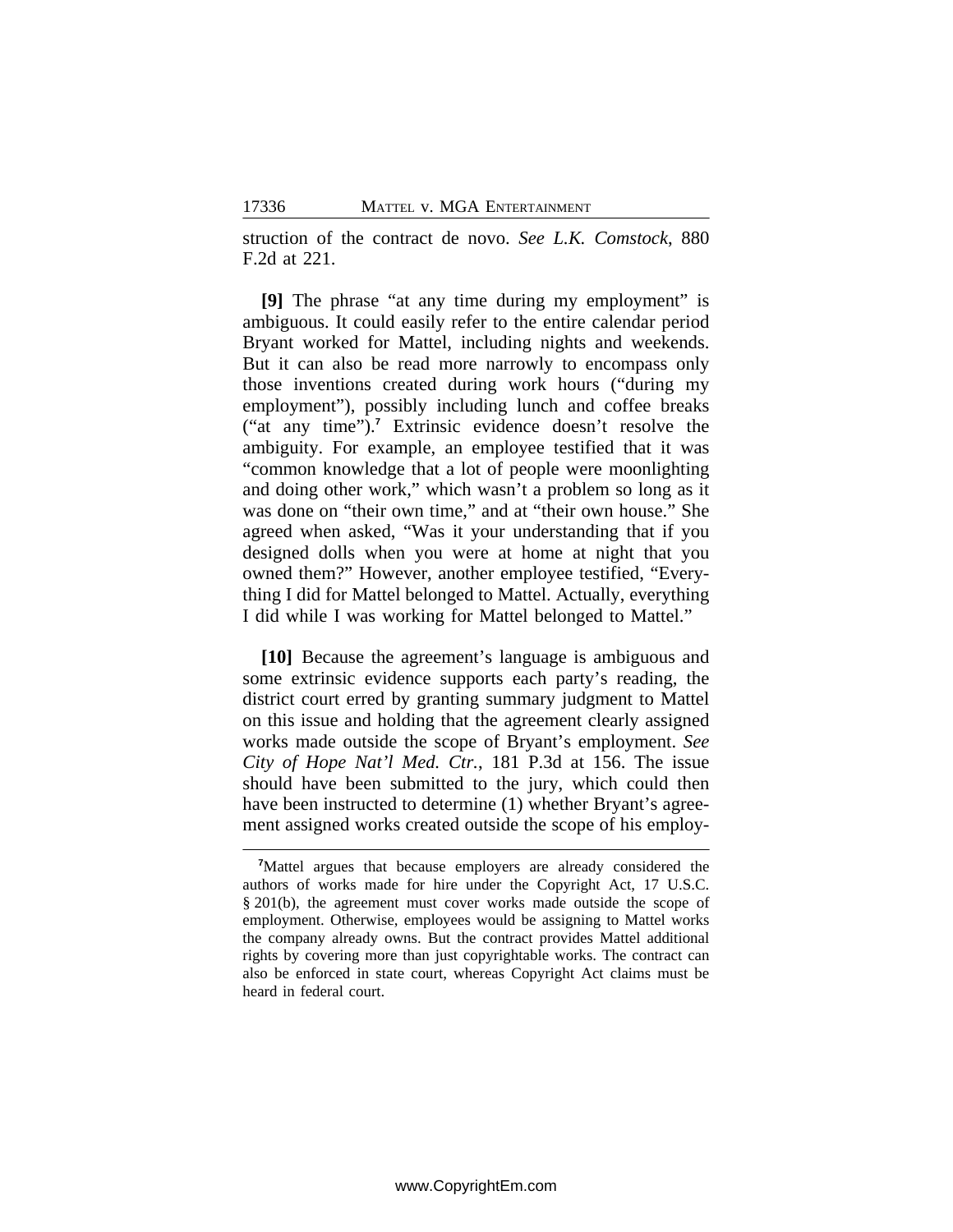ment at Mattel, and (2) whether Bryant's creation of the Bratz sketches and sculpt was outside the scope of his employment.

#### **B.**

The district court's error in construing the employment agreement is sufficient to vacate the copyright injunction. On remand, Mattel might well convince a properly instructed jury that the agreement assigns works created outside the scope of employment, or that Bryant's preliminary Bratz sketches and sculpt were created within the scope of his employment at Mattel. The district court would then once again have to decide whether to grant a copyright injunction. We therefore believe it prudent to address MGA's appeal of the district court's copyright rulings.

**[11]** Mattel argued that MGA's Bratz dolls infringed its copyrights in the sketches and sculpt. To win its copyright claim, Mattel had to establish three things. First, Mattel had to prove that it owned copyrights in the sketches and sculpt (it did). Second, it had to show that MGA had access to the sketches and sculpt (obviously). Third, it had to establish that MGA's dolls infringe the sketches and sculpt (the kicker). *See Aliotti* v. *R. Dakin & Co.*, 831 F.2d 898, 900 (9th Cir. 1987).

**[12]** Assuming that Mattel owns Bryant's preliminary drawings and sculpt, its copyrights in the works would cover only its particular expression of the bratty-doll idea, not the idea itself. *See Herbert Rosenthal Jewelry Corp.* v. *Kalpakian*, 446 F.2d 738, 742 (9th Cir. 1971). Otherwise, the first person to express any idea would have a monopoly over it. Degas can't prohibit other artists from painting ballerinas, and Charlaine Harris can't stop Stephenie Meyer from publishing *Twilight* just because Sookie came first. Similarly, MGA was free to look at Bryant's sketches and say, "Good idea! We want to create bratty dolls too."

**[13]** Mattel, of course, argues that MGA went beyond this by copying Bryant's unique expression of bratty dolls, not just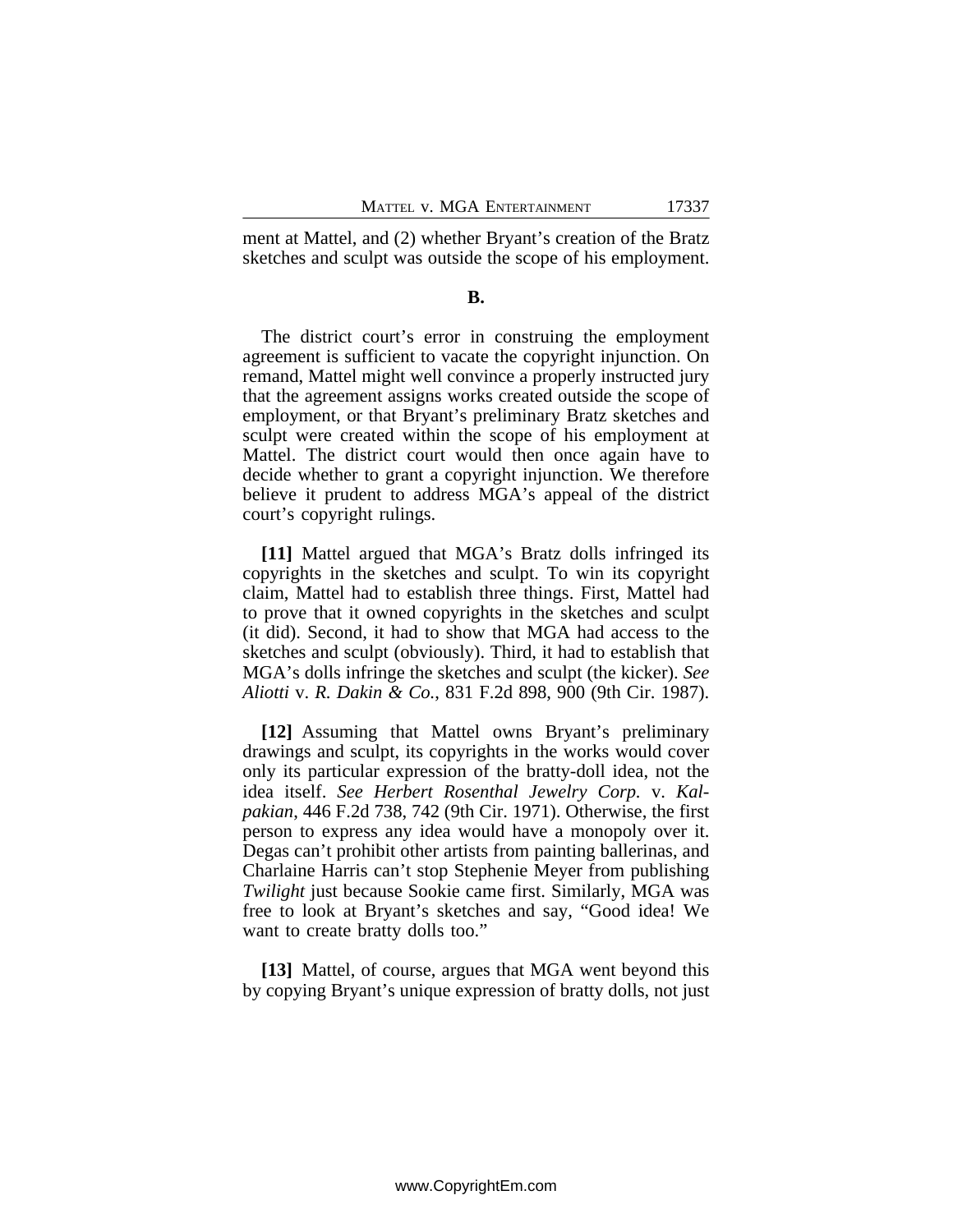the idea. To distinguish between permissible lifting of ideas and impermissible copying of expression, we have developed a two-part "extrinsic/intrinsic" test. *See Apple Computer, Inc.* v. *Microsoft Corp.*, 35 F.3d 1435, 1442 (9th Cir. 1994). At the initial "extrinsic" stage, we examine the similarities between the copyrighted and challenged works and then determine whether the similar elements are protectable or unprotectable. *See id.* at 1442-43. For example, ideas, scenes a faire (standard features) and unoriginal components aren't protectable. *Id.* at 1143-45. When the unprotectable elements are "filtered" out, what's left is an author's particular expression of an idea, which most definitely *is* protectable. *Id.*

**[14]** Given that others may freely copy a work's ideas (and other unprotectable elements), we start by determining the breadth of the possible expression of those ideas. If there's a wide range of expression (for example, there are gazillions of ways to make an aliens-attack movie), then copyright protection is "broad" and a work will infringe if it's "substantially similar" to the copyrighted work. *See id.* at 1439, 1146-47. If there's only a narrow range of expression (for example, there are only so many ways to paint a red bouncy ball on blank canvas), then copyright protection is "thin" and a work must be "virtually identical" to infringe. *See id.*; *Satava* v. *Lowry*, 323 F.3d 805, 812 (9th Cir. 2003) (glass-in-glass jellyfish sculpture only entitled to thin protection against virtually identical copying due to the narrow range of expression).

The standard for infringement—substantially similar or virtually identical—determined at the "extrinsic" stage is applied at the "intrinsic" stage. *See Apple Computer*, 35 F.3d at 1443. There we ask, most often of juries, whether an ordinary reasonable observer would consider the copyrighted and challenged works substantially similar (or virtually identical). *See id.* at 1442. If the answer is yes, then the challenged work is infringing.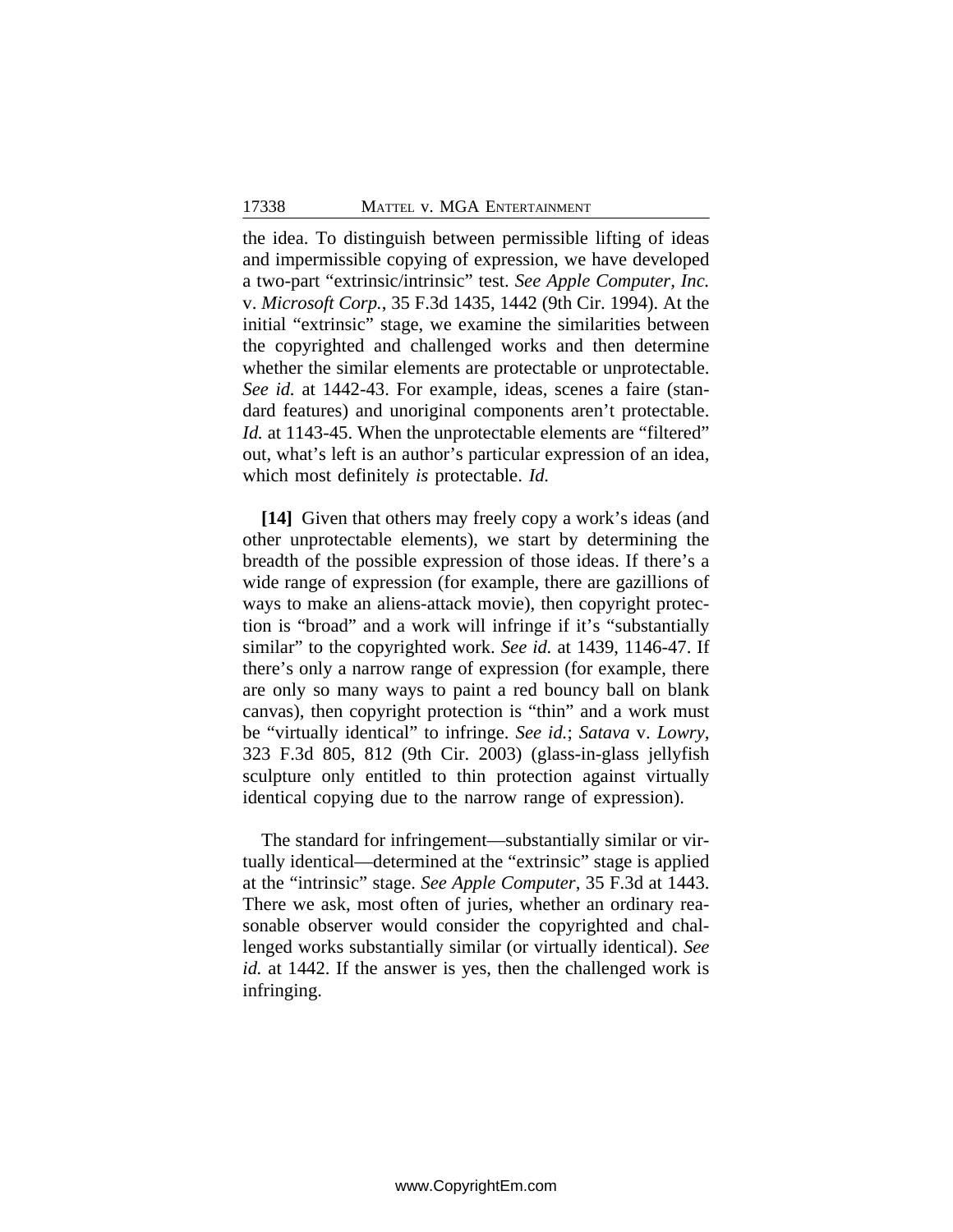The district court conducted an extrinsic analysis and determined that the following elements of Bryant's sketches and sculpt were non-protectable:

- 1. The resemblance or similarity to human form and human physiology.
- 2. The mere presence of hair, heads, two eyes, eyebrows, lips, nose, chin, mouth, and other features that track human anatomy and physiology.
- 3. Human clothes, shoes, and accessories.
- 4. Age, race, ethnicity, and "urban" or "rural" appearances.
- 5. Common or standard anatomical features relative to others (doll nose and relatively thin, small bodies).
- 6. Scenes a faire, or common or standard treatments of the subject matter.

It found that the following elements were protectable:

- 1. Particularized, synergistic compilation and expression of the human form and anatomy that expresses a unique style and conveys a distinct look or attitude.
- 2. Particularized expression of the doll's head, lips, eyes, eyebrows, eye features, nose, chin, hair style and breasts, including the accentuation or exaggeration of certain anatomical features relative to others (doll lips, eyes, eyebrows, and eye features) and de-emphasis of certain anatomical features relative to others (doll nose and thin, small doll bodies).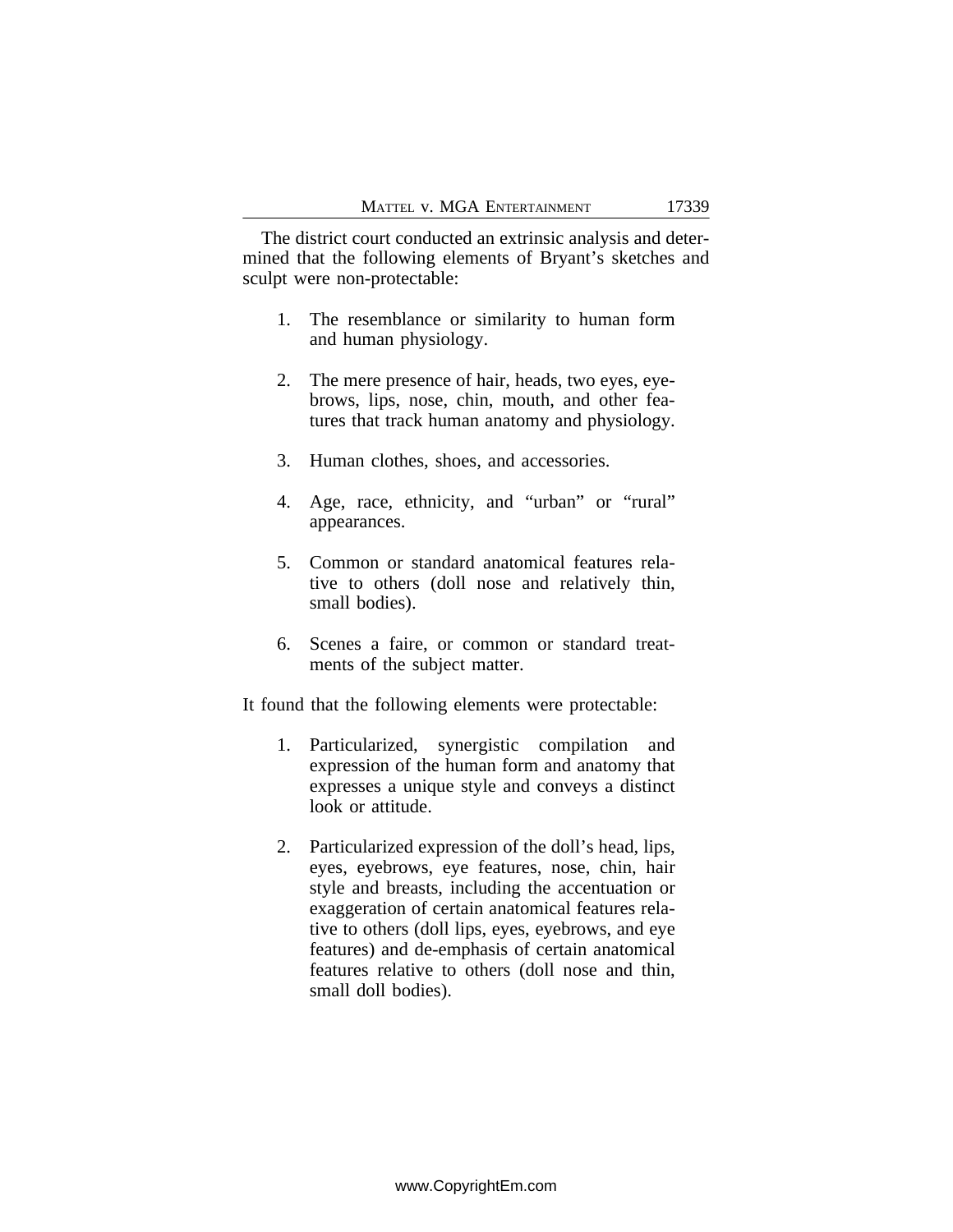## 3. Particularized, non-functional doll clothes, doll shoes, and doll accessories that express aggressive, contemporary, youthful style.

Based on this determination, the district court decided that "substantial similarity" is the appropriate test for infringement. And, in determining whether Mattel was entitled to equitable relief, it found that the two Bratz sculpts and the overwhelming majority of the Bratz female fashion dolls were substantially similar to Mattel's copyrighted works. The district court therefore entered an injunction prohibiting MGA from producing the infringing dolls or any future substantially similar dolls. We review de novo the district court's determination as to the scope of copyright protection. *See Ets-Hokin* v. *Skyy Spirits, Inc.*, 225 F.3d 1068, 1073 (9th Cir. 2000).

**1. Doll Sculpt.** The district court enjoined MGA from marketing or producing any doll that incorporates the "core Bratz fashion doll production sculpt" or the "Bratz Movie sculpt" because it held they were substantially similar to Bryant's preliminary sculpt.<sup>8</sup> By adopting the "substantially similar" standard, the district court afforded Bryant's sculpt broad copyright protection. *See* pp.17337-38 *supra*. MGA argues that the district court should have given Bryant's preliminary sculpt only thin protection against virtually identical works.

**[15]** In order to determine the scope of protection for the sculpt, we must first filter out any unprotectable elements. Producing small plastic dolls that resemble young females is a staple of the fashion doll market. To this basic concept, the Bratz dolls add exaggerated features, such as an oversized head and feet. But many fashion dolls have exaggerated

<sup>&</sup>lt;sup>8</sup>The district court's analysis was brief, so we must infer this finding. It's possible that the district court also thought MGA's two sculpts were substantially similar to some of Bryant's sketches of doll bodies. Even if this were so, it wouldn't change our analysis because the sketches of doll bodies would be entitled to no more protection here than Bryant's sculpt.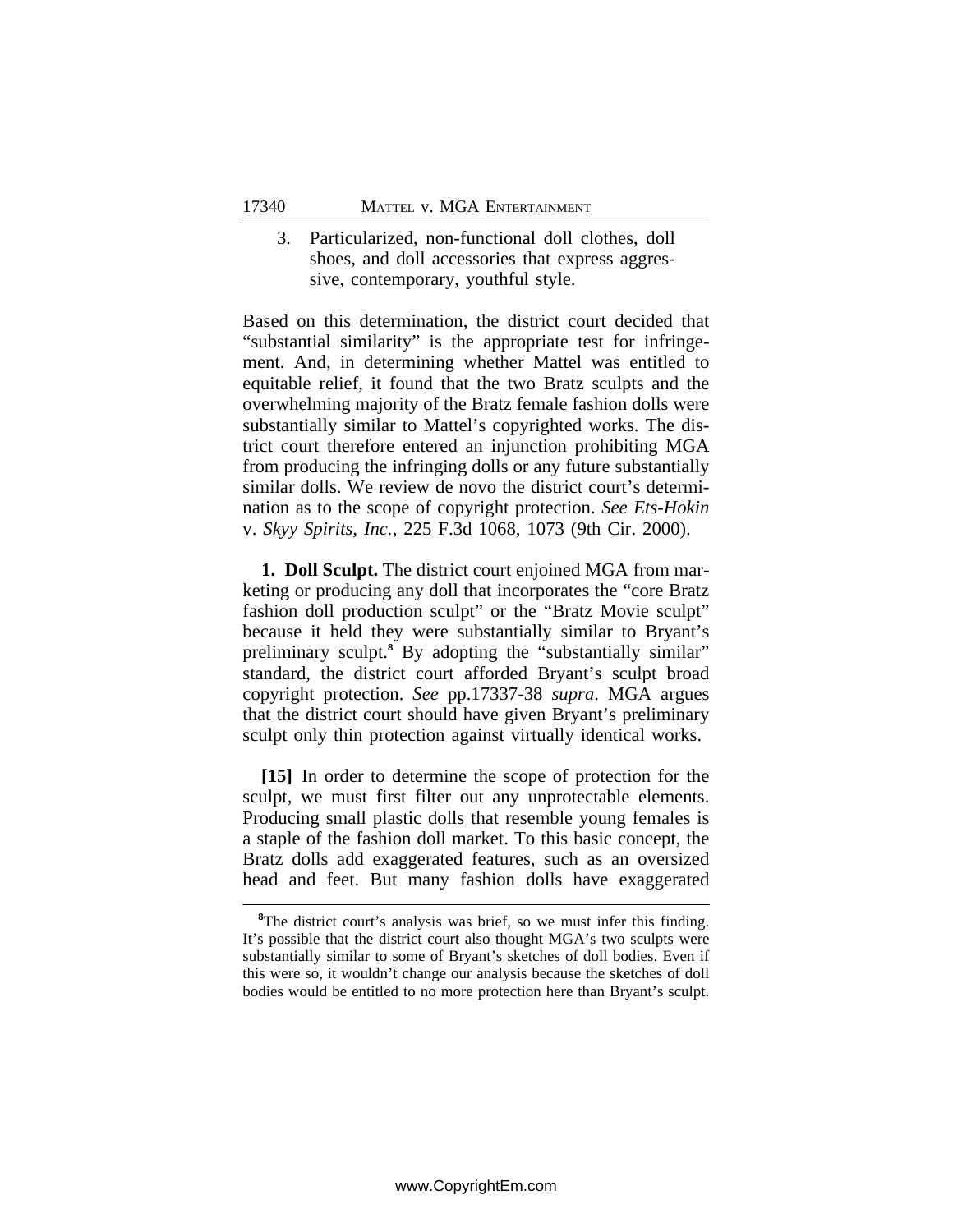features—take the oversized heads of the Blythe dolls and My Scene Barbies as examples. Moreover, women have often been depicted with exaggerated proportions similar to those of the Bratz dolls—from Betty Boop to characters in Japanese anime and Steve Madden ads. The concept of depicting a young, fashion-forward female with exaggerated features, including an oversized head and feet, is therefore unoriginal as well as an unprotectable idea. *Cf. Herbert Rosenthal*, 446 F.2d at 742 ("We think the production of jeweled bee pins is a larger private preserve than Congress intended to be set aside . . . . A jeweled bee pin is therefore an 'idea' that defendants were free to copy.").

Mattel argues that the sculpt was entitled to broad protection because there are many ways one can depict an exaggerated human figure. It's true that there's a broad range of expression for bodies with exaggerated features: One could make a fashion doll with a large nose instead of a small one, or a potbelly instead of a narrow waist. But fashion dolls that look like Patty and Selma Bouvier don't express the idea behind Bratz. Dolls depicting young, fashion-forward females have to have somewhat idealized proportions—which means slightly larger heads, eyes and lips; slightly smaller noses and waists; and slightly longer limbs than those that appear routinely in nature. But these features can be exaggerated only so much: Make the head too large or the waist too small and the doll becomes freakish, not idealized.

**[16]** The expression of an attractive young, female fashion doll with exaggerated proportions is thus highly constrained. *Cf. Data East USA, Inc.* v. *EPYX, Inc.*, 862 F.2d 204, 209 (9th Cir. 1988) ("Because of these constraints, karate is not susceptible of a wholly fanciful presentation."). Because of the narrow range of expression, the preliminary sculpt is entitled to only thin copyright protection against virtually identical copying.**<sup>9</sup>** *Cf. Ets-Hokin* v. *Skyy Spirits Inc.*, 323 F.3d 763, 766 (9th

<sup>&</sup>lt;sup>9</sup>Applying this test doesn't create a circuit split. Although other courts have invoked a "substantial similarity" test in cases involving dolls,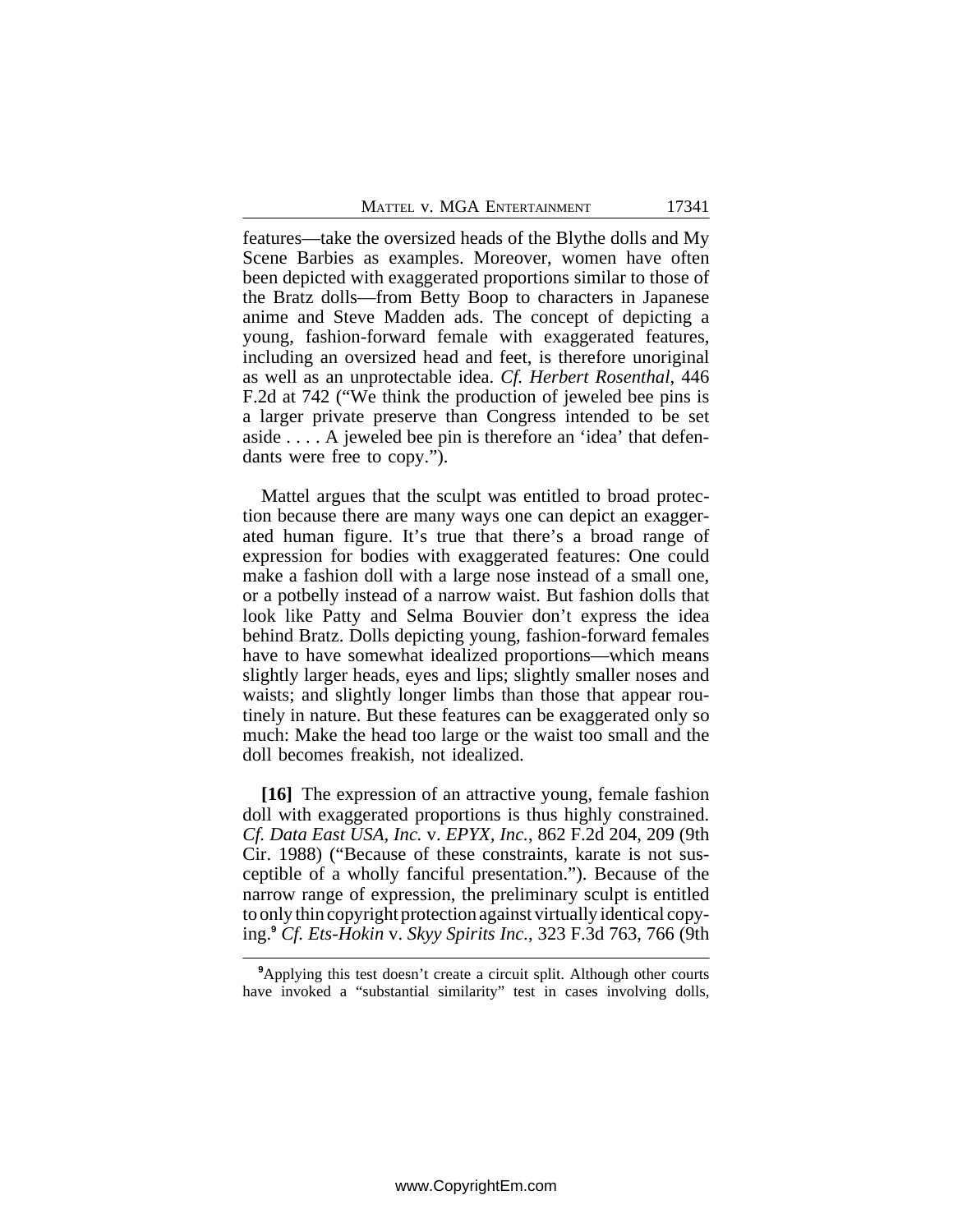Cir. 2003) (photo of vodka bottle merits only thin protection because of limited range of expression); *Satava*, 323 F.3d at 812 (similar). The district court erred in affording broad protection against works substantially similar to the sculpt.

**2. Bratz Sketches.** The district court also enjoined MGA from marketing or producing nearly every Bratz female fashion doll—not just the first generation of dolls, but also subsequent dolls like "Bratz Nighty-Nite Yasmin" and "Bratz Campfire Felicia"—because it held they were substantially similar to Bryant's preliminary sketches.**<sup>10</sup>** MGA argues that the district court erred in failing to filter out the unprotectable elements of the dolls and by applying the substantial similarity standard.**<sup>11</sup>**

**[17]** Unlike the limited range of expression for the sculpt, there's a wide range of expression for complete young, hip female fashion dolls with exaggerated features. Designers may vary the face paint, hair color and style, and the clothing and accessories, on top of making minor variations to the sculpt. One doll might have brown eyes with bronze eyeshadow, wavy auburn hair, leather boots, a blue plaid mini matched with a black button-down, silver knot earrings and a barrel bag. Another might have green eyes with pink

they've used it to compare only the protectable features of the dolls, rather than the dolls overall. *See, e.g.*, *Susan Wakeen Doll Co.* v. *Ashton Drake Galleries*, 272 F.3d 441, 451-52 (7th Cir. 2001); *see also Aliotti*, 831 F.2d at 901-02. When there are few protectable features not required by the underlying idea, applying the substantial similarity test to them is effectively the same as determining whether the dolls or doll sculpts are virtually identical overall.

**<sup>10</sup>**Infringement can occur even though the copyrighted work is done in a different medium than the challenged work. *Meshwerks, Inc.* v. *Toyota Motor Sales U.S.A., Inc.*, 528 F.3d 1258, 1267-68 (10th Cir. 2008); *see Blanch* v. *Koons*, 467 F.3d 244, 252 (2d Cir. 2006).

**<sup>11</sup>**Contrary to Mattel's argument, MGA's opening brief adequately preserved its objections to the district court's decision.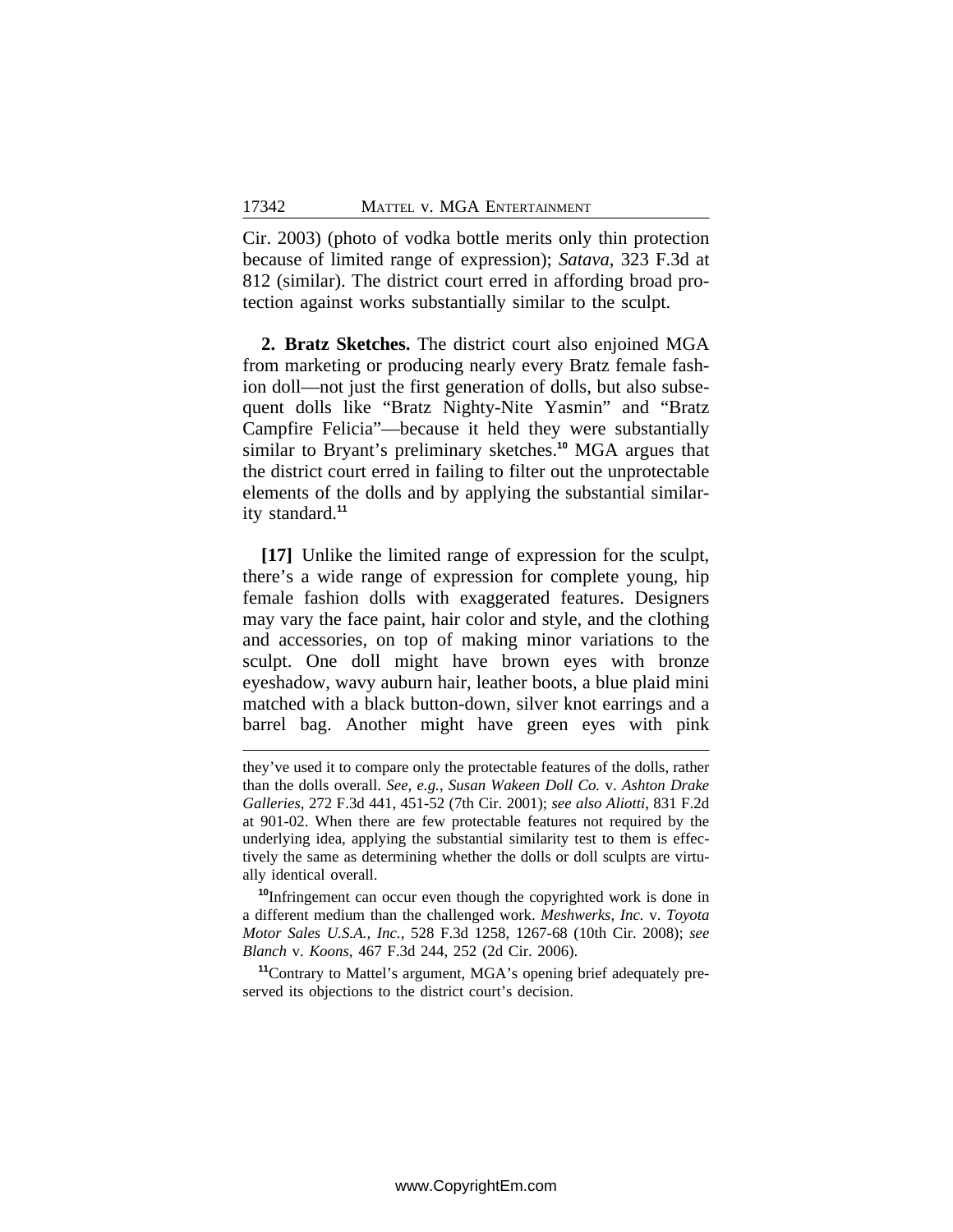MATTEL V. MGA ENTERTAINMENT 17343

eyeshadow, brown hair in a messy bun, gold wedges, dark skinny jeans matched with a purple halter, a turquoise cuff and a clutch, along with a slightly different body and facial structure.**<sup>12</sup>** *See JCW Invs.* v. *Novelty, Inc.*, 482 F.3d 910, 917 (7th Cir. 2007) ("Novelty could have created another plush doll of a middle-aged farting man that would seem nothing like Fred. He could, for example, have a blond mullet and wear flannel, have a nose that is drawn on rather than protruding substantially from the rest of the head, be standing rather than ensconced in an armchair, and be wearing shorts rather than blue pants."). The district court didn't err in affording the doll sketches broad copyright protection against substantially similar works.

**[18]** The district court did err, however, in failing to filter out all the unprotectable elements of Bryant's sketches. The only unprotectable elements the district court identified were: (1) the dolls' resemblance to humans; (2) the presence of hair, head, two eyes and other human features; (3) human clothes, shoes and accessories; (4) age, race, ethnicity and "urban" or "rural" appearances; (5) standard features relative to others (like a thin body); and (6) other standard treatments of the subject matter. And it reasoned that the doll's "[p]articularized, synergistic compilation and expression of

**<sup>12</sup>**MGA argues that doll clothes aren't entitled to copyright protection. Copyright law doesn't protect "useful articles" that have an "intrinsic utilitarian function" apart from their expression or appearance. *See* 17 U.S.C. §§ 101, 102(a)(5). Human clothing is considered utilitarian and unprotectable. *See Poe* v. *Missing Persons*, 745 F.2d 1238, 1242 (9th Cir. 1984). However, articles that are intended only to portray the appearance of clothing are protectable. *Id.* Dolls don't feel cold or worry about modesty. The fashions they wear have no utilitarian function. *Cf. Masquerade Novelty* v. *Unique Indus.*, 912 F.2d 663, 670-71 (3d Cir. 1990) (animal nose masks have no utilitarian function apart from portraying appearance of animal nose); *Gay Toys, Inc.* v. *Buddy L Corp.*, 703 F.2d 970, 973 (6th Cir. 1983) (toy airplane merely portrays appearance of actual airplane and has no utilitarian function). Even if we were to defer to the letter from the Copyright Office saying that doll clothing isn't protected, as MGA argues we should, the letter's interpretation is obviously wrong.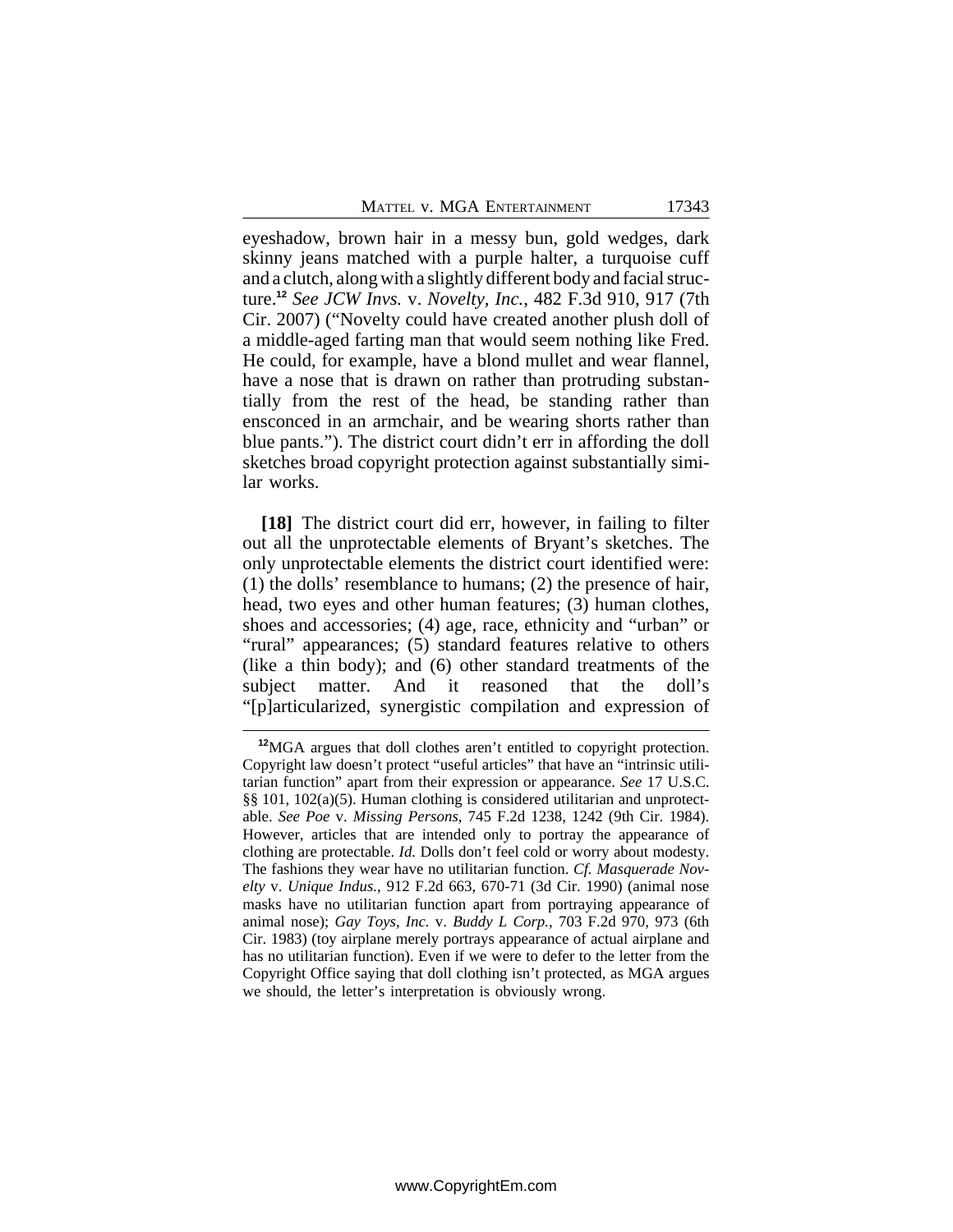the human form and anatomy that expresses a unique style and conveys a distinct look or attitude" is protectable, along with the doll fashions that expressed an "aggressive, contemporary, youthful style." But Mattel can't claim a monopoly over fashion dolls with a bratty look or attitude, or dolls sporting trendy clothing—these are all unprotectable ideas.

**[19]** This error was significant. Although substantial similarity was the appropriate standard, a finding of substantial similarity between two works can't be based on similarities in unprotectable elements. *See Data East*, 862 F.2d at 209 (clear error for district court to determine substantial similarity existed based on unprotectable elements). When works of art share an idea, they'll often be "similar" in the layman's sense of the term. For example, the stuffed, cuddly dinosaurs at issue in *Aliotti*, 831 F.2d at 901, were similar in that they were all stuffed, cuddly dinosaurs—but that's not the sort of similarity we look for in copyright law. "Substantial similarity" for copyright infringement requires a similarity of expression, not ideas. *See id.* The key question always is: Are the works substantially similar beyond the fact that they depict the same idea?

**[20]** MGA's Bratz dolls can't be considered substantially similar to Bryant's preliminary sketches simply because the dolls and sketches depict young, stylish girls with big heads and an attitude. Yet this appears to be how the district court reasoned:

Especially important to the Court's [substantial similarity finding] is the consistency of the particularized expression of the dolls' heads, lips, eyes, eyebrows, eye features, noses, as well as the particularized expression of certain anatomical features relative to others . . . and de-emphasis of certain anatomical features (most notably the minimalized doll nose and thin, small doll bodies). Also important to the Court is the particularized, synergistic compilation and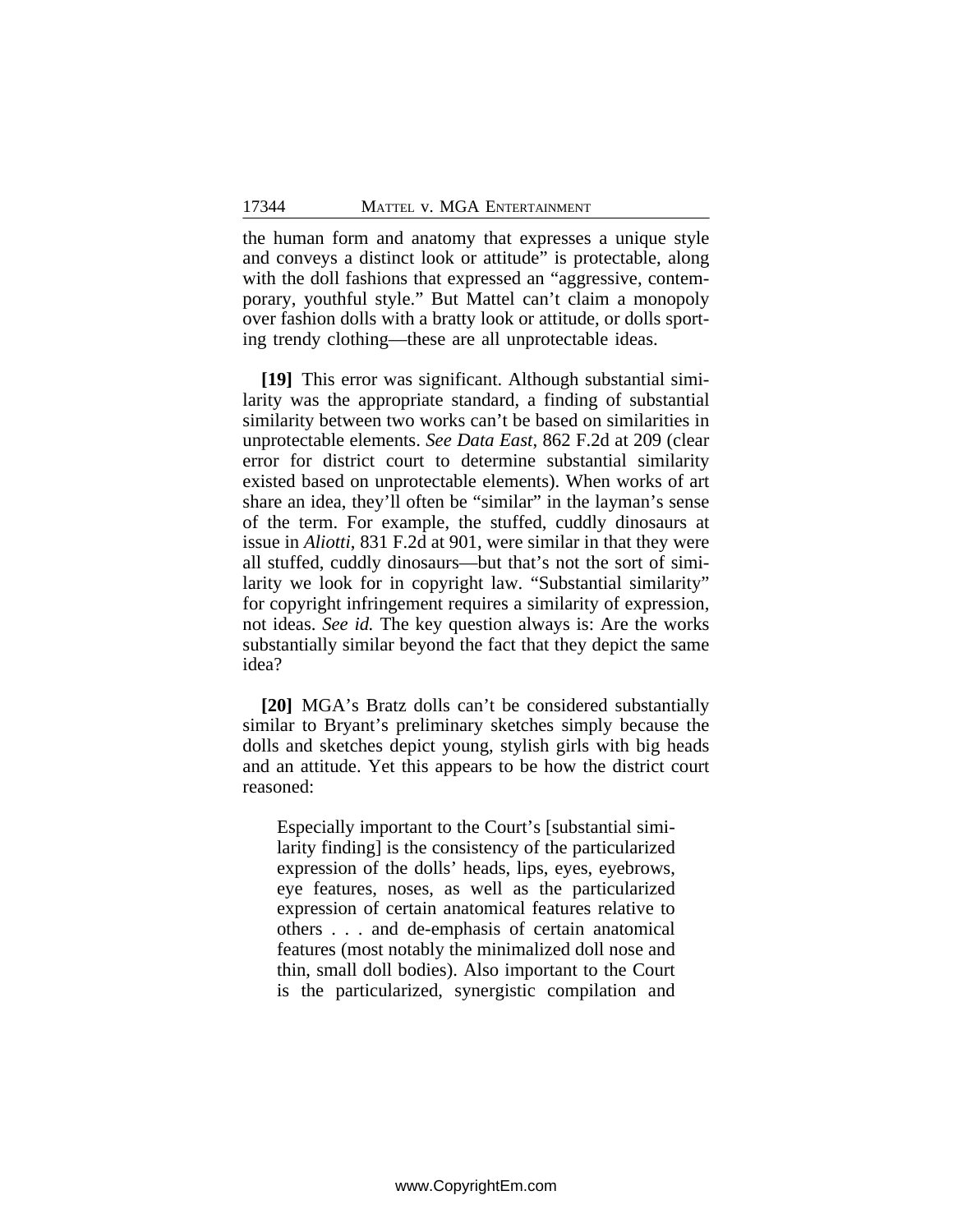expression of the human form and anatomy that quite clearly expresses a unique style and conveys a distinct look or attitude . . . .

It might have been reasonable to hold that *some* of the Bratz dolls were substantially similar to Bryant's sketches, especially those in the first generation. But we fail to see how the district court could have found the vast majority of Bratz dolls, such as "Bratz Funk 'N' Glow Jade" or "Bratz Wild Wild West Fianna," substantially similar—even though their fashions and hair styles are nothing like anything Bryant drew —unless it was relying on similarities in ideas.

\* \* \*

Bryant's employment agreement may not have assigned his ideas for the names "Bratz" and "Jade" to Mattel at all, and the district court erred by holding that it did so unambiguously. Even if Bryant did assign his ideas, the district court abused its discretion in transferring the entire Bratz trademark portfolio to Mattel. We therefore vacate the constructive trust, UCL injunction and declaratory judgment concerning Mattel's rights to the Bratz trademarks. The district court may impose a narrower constructive trust on remand only if there's a proper determination that Mattel owns Bryant's ideas.

**[21]** The district court also erred in holding, at summary judgment, that the employment agreement assigned works created outside the scope of Bryant's employment. We therefore vacate the copyright injunction. On remand, Mattel will have to convince a jury that the agreement assigned Bryant's preliminary sketches and sculpt, either because the agreement assigns works made outside the scope of employment or because these works weren't made outside of Bryant's employment. And, in order to justify a copyright injunction, Mattel will have to show that the Bratz sculpts are virtually identical to Bryant's preliminary sculpt, or that the Bratz dolls